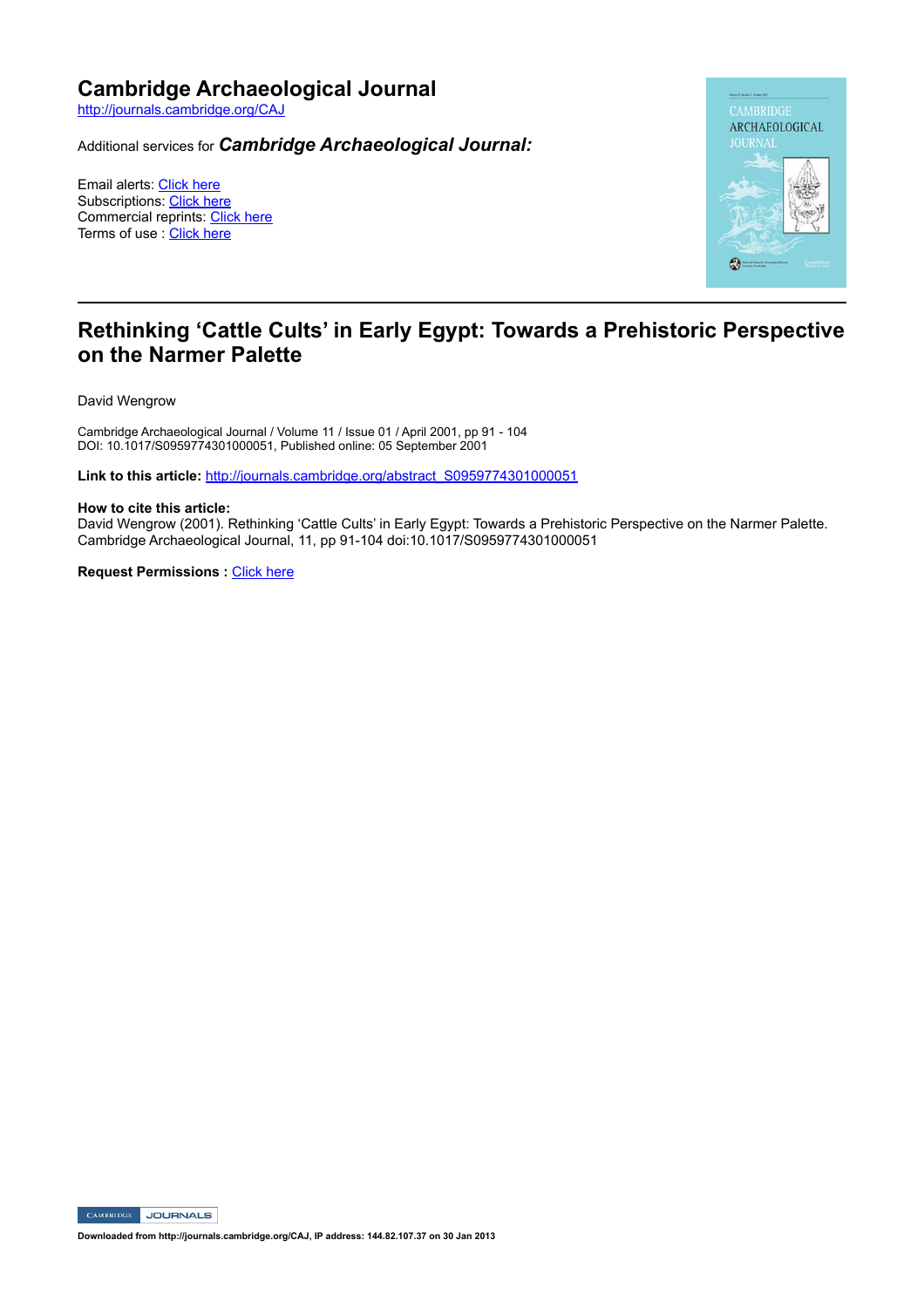# **Rethinking 'Cattle Cults' in Early Egypt: Towards a Prehistoric Perspective on the Narmer Palette**

## David Wengrow

*The Narmer Palette occupies a key position in our understanding of the transition from Predynastic to Dynastic culture in Egypt. Previous interpretations have focused largely upon correspondences between its decorative content and later conventions of élite display. Here, the decoration of the palette is instead related to its form and functional attributes and their derivation from the Neolithic cultures of the Nile Valley, which are contrasted with those of southwest Asia and Europe. It is argued that the widespread adoption of a pastoral lifestyle during the fifth millennium BC was associated with new modes of bodily display and ritual, into which cattle and other animals were incorporated. These constituted an archive of cultural forms and practices which the makers of the Narmer Palette, and other Protodynastic monuments, drew from and transformed. Taking cattle as a focus, the article begins with a consideration of interpretative problems relating to animal art and ritual in archaeology, and stresses the value of perspectives derived from the anthropology of pastoral societies.*

The notion that cattle occupied an important place in the early development of ritual and religious life in the Old World predates the systematic archaeological study of prehistory. Alongside those of the 'great mother goddess', cults of 'the bull' featured prominently in speculative prehistories of the late nineteenth century, such as those of Robertson Smith (1889), Frazer (1890), and Hahn (1896). Their ideas regarding what Robertson Smith termed the 'ancient holiness of cattle' derived from ancient Near Eastern and Graeco-Roman texts, and also from what were viewed as 'survivals' of ancient beliefs and practices among contemporary pastoral peoples.

In the course of the twentieth century, archaeological investigation revealed extensive evidence that cattle were, indeed, integrated into a wide array of prehistoric cultural practices. Many are central to our understanding of the major social transformations undergone in the Near East and surrounding regions from Neolithic to Bronze Age times, and beyond. Some of the better-known examples include the decorated houses of Çatalhöyük in central Turkey (Mellaart 1967; Todd 1978; Hodder 1990; 1996),

the bucranium-adorned Halaf pottery of the northern arc of the Fertile Crescent (Mallowan & Rose 1935; von Oppenheim 1943; Goff 1963), and model terracotta 'sanctuaries' from tombs of the Cypriot Early Bronze Age, such as that from Vounous which contains a ritual scene involving a figure with mixed human and cattle attributes (Morris 1985; Karageorghis 1991).

In spite of their importance as documents of cultural change, however, forms and images relating to cattle have often remained subject to cliché and generalization in archaeological interpretation. There has been a tendency to accord them a qualitatively different status from other, contemporaneous forms of prehistoric animal art; a legacy, perhaps, of earlier writings and traditional Western imaginings of the ancient world (e.g. Rice 1998). Cauvin, for instance, sees the complex development of cattlerelated imagery in the Near East from Neolithic to Bronze Age times as expressing a '*pensée mythique d'Orient et de Méditerranée*', based around the interplay between primordial symbols of 'Woman' and 'Bull'. His postulated '*religion de taureau*' stems from primeval and, he asserts, universal associations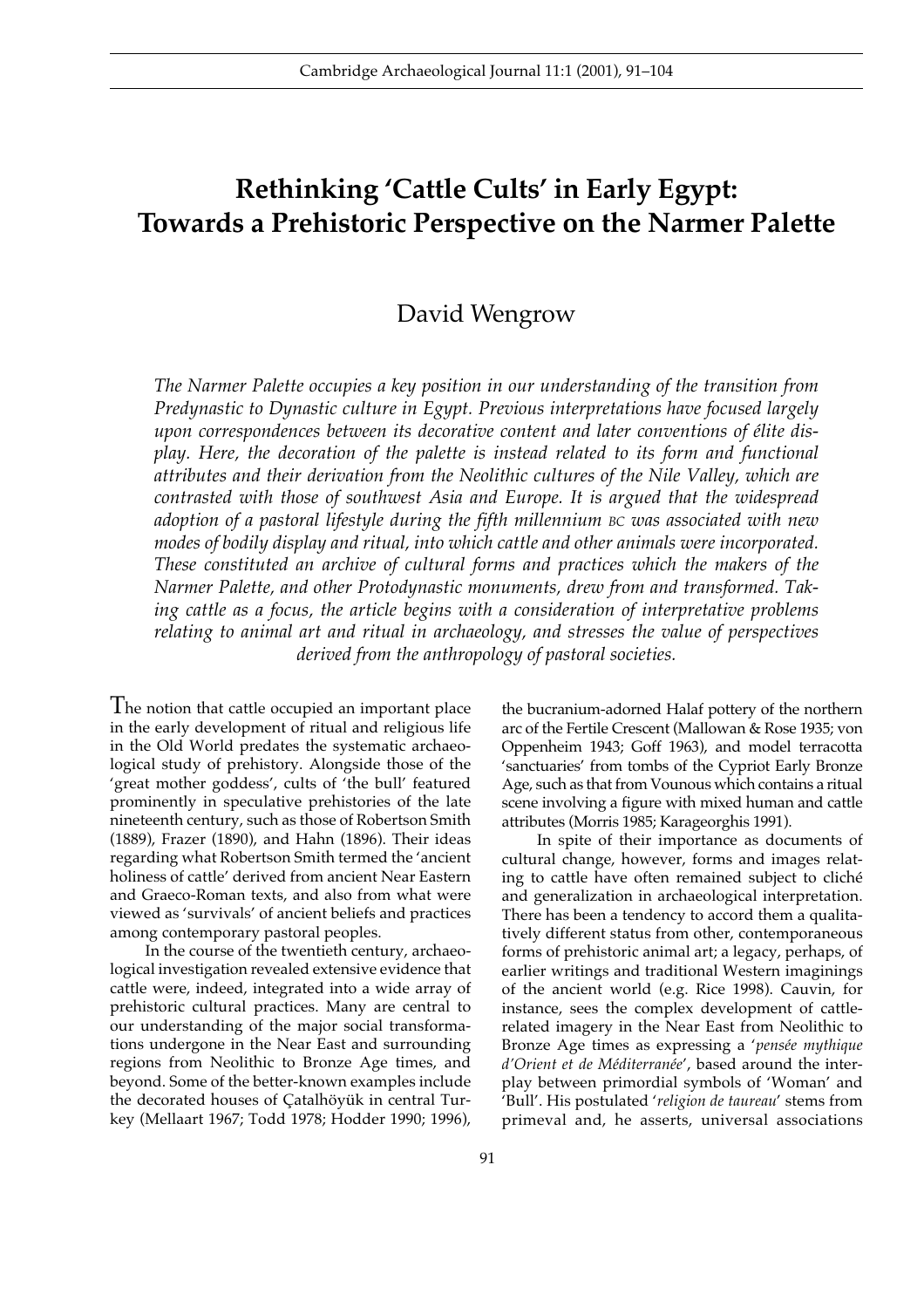betweeen the bull and '*une force brute, instinctive et violente*' (Cauvin 1994, esp. 44–52, 163–6). Also notable are recent attempts, some more explicit than others, to resurrect the idea of a distinctive northeast African '*Kulturkreis*' (or 'culture-complex') based around the religious significance of cattle, from which the belief systems of both ancient Egypt and modern Nilotic cattle-keepers are held to have emerged (e.g. Schwabe 1994; Celenko 1996; Wendorf & Schild 1998; Wilkinson 1999: *Hamite/Hamitic*).<sup>1</sup> In view of this trend it seems imperative to stress that there is no historical evidence for a direct connection between modern Nilotic cattle-keepers and the ancient or prehistoric peoples of Egypt. The relationship between them was conceived within the context of racial, linguistic, and theological debates of the early twentieth century (Seligman 1914; 1932; 1934; Schmidt 1940).

It is not sufficient, however, simply to exorcise the 'cult of the bull' from archaeological discourse on the grounds of its datedness or spurious intellectual origins. A narrow materialist account of changing human attitudes towards the animal world during later prehistory, which discounts the rich symbolic culture associated with cattle, would be equally unrepresentative of the evidence.

#### **An anthropological perspective**

An alternative avenue of investigation has been proposed by Ingold (1994, 19). 'I am suggesting', he writes, 'that we rewrite the history of human–animal relations', taking a condition of 'active engagement, of being-in-the-world, as our starting point. We might speak of it as a history of human *concern* with animals, in so far as this notion conveys a caring, attentive regard, a "being with".' 'And I am suggesting', he goes on, 'that those who are "with" animals in their day-to-day lives, most notably hunters and herdsmen, can offer us some of the best possible indications of how we might proceed.'

Where ritual and symbolic treatments of cattle are concerned, prehistorians might therefore turn to the rich anthropological literature on religious life in pastoral societies. In doing so, I should stress that my own choice of ethnography is not influenced by geographical setting or assumed cultural continuity between ancient and modern peoples. I envisage the relationship between archaeology and anthropology in much the same way that Evans-Pritchard described that between anthropology and history in his 1961 lecture on the subject (Evans-Pritchard 1962, 46–65). Anthropology, he suggested, had an important role to play in freeing the interpretation of the past from

perspectives rooted in the immediate social and cultural experience of the interpreters. In particular, the physical proximity of the field-anthropologist to living subjects raises questions that are unlikely to arise from the historian's purely mental and emotional encounter with textual sources (or, by extension, from that of the archaeologist with the material record of past thoughts and actions). The extent to which archaeologist and anthropologist may learn from one another's work therefore depends, first and foremost, upon the strength of relationship between the questions that each has asked of their respective material, and upon the quality of the answers they have provided.

This approach might seem archaic or even disingenuous, given the dense literature that appeared from the 1960s–80s on the practical and theoretical relationships between archaeology and anthropology (e.g. Binford 1962; Kramer 1979; Gould 1978; 1980; Hodder 1982; 1986). My problem with most of the approaches advocated there, however, is that they rest upon an unacceptable combination of archaeological pessimism (can we really reconstruct the past from its material remains?) and anthropological positivism (yes — but only according to principles of interpretation developed by observing living societies). Assertions about the archaeological record are held to gain in validity by being passed through a filter of ethnographic 'reality'; by implication an objective reality that few anthropologists would now aspire to: 'Notwithstanding the realist idiom of their craft, they widely accept that — like other forms of understanding — ethnography is historically contingent and culturally configured' (Comaroff & Comaroff 1992, 9; see also Clifford & Marcus 1986; Okely & Callaway 1992). Given this, it seems preferable to return to a position similar to that outlined in 1969 by Peter J. Ucko: 'The primary use of ethnographic parallels . . . is simple. It is to widen the horizons of the interpreter . . . the width of approach will make the archaeologist re-analyse his own material.' (Ucko 1969, 262–4; cf. Frankfort 1948a, 165, n.5; 1951, 21–2; Wengrow 1999, 606).

In his major work on Dinka religion, *Divinity and Experience*, Godfrey Lienhardt (1961) described cattle sacrifice at first hand. He characterized it as an extension of the act of exchange beyond the earthly realm, through which moral forces of the community were transposed from a human agent onto a bovine one. The role of the animal in absorbing negative influences and releasing them from their human victims was predicated upon the close identification of Dinka with their herds. This derived from the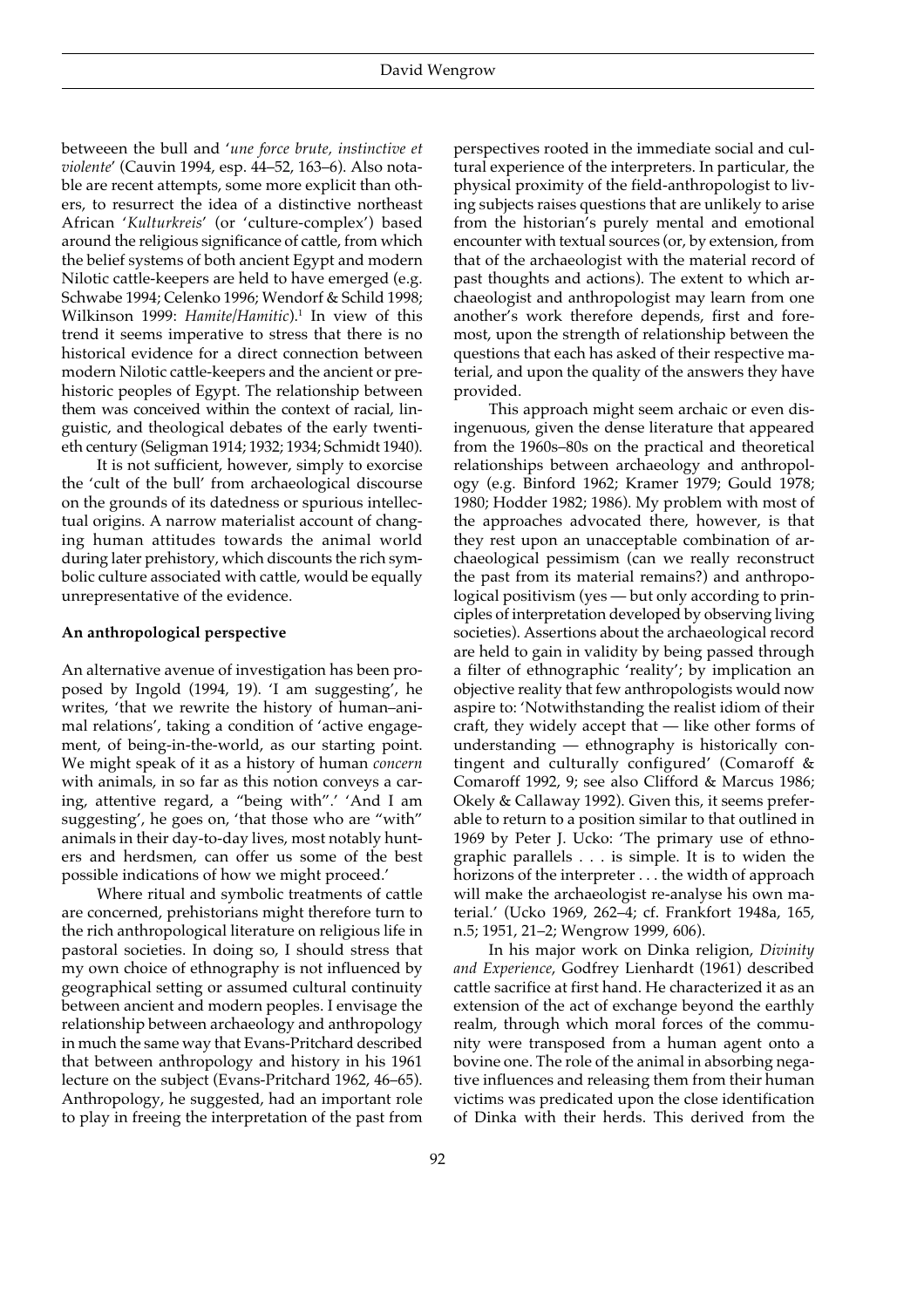central place occupied by cattle in their daily lives, and from a range of social and cultural practices which reinforced the communicative role of cattle in the conduct of human affairs.2 These included regular exchanges of cattle as the accepted form of bridewealth, as compensation for crimes, or as a means of perpetuating status across generations. In addition, an array of dances, praise songs, and other forms of personal and collective presentation emphasized this community of people and cattle (cf. Coote 1992). The performance of a sacrifice was therefore interpreted by Lienhardt as a vehicle for the expression of human concerns, rooted in



**Figure 1.** *The Narmer Palette. (After Kemp 1989, fig. 12; actual height - 63 cm.)*

real social dilemmas and deriving its cultural force from people's wider investment of interests and values in the lives of their herds.

Lienhardt's analysis of cattle sacrifice draws attention, by way of contrast, to the implausibility of a purely religious or psychological approach to this and related subjects, in a way that seems instructive for archaeological interpretation. Principally, it highlights the dangers of slipping into a discourse whereby animals, rather than people, are cast in the role of what Alfred Gell has termed 'primary agents':

Let me return to the distinction . . . between 'primary' agents (entities endowed with the capacity to initiate actions/events through will or intention) and 'secondary' agents, entities not endowed with will or intention by themselves but essential to the formation, appearance, or manifestation of intentional actions (Gell 1998, 36).

In suggesting that cattle were 'sacred' creatures, in Durkheim's sense of things set apart from temporal affairs and approachable only through acts of ritual and religious observance, we risk mystifying their place in the cultural development of the Old World during pre- and early historic times. All symbolic treatments of cattle then become manifestations of a single phenomenon — their purportedly strange and unexplained ability to exert an influence over human minds and actions. Forms and images relating to them are, in turn, artificially removed from the changing patterns of cultural expression, social interaction, and practical reason from which they arose, and which they could yet serve to inform.

#### **The Narmer Palette**

To appreciate the novelty of the design of the Narmer palette, we must investigate its antecedents. (Henri Frankfort 1951, 79)

In what follows I would like to consider the place of cattle as 'secondary agents' in the formation of Dynastic culture in the Nile Valley, taking as my focus one of the best-known artefacts of the ancient Old World. The Narmer Palette (Fig. 1) was discovered over a century ago at the site of Hierakonpolis in Upper Egypt (Quibell 1898). Over 60 cm in height, it is one of a series of elaborately carved, portable objects, dating to the formative period of Dynastic culture in Egypt — around the turn of the third millennium BC (the objects and current debates regarding their significance are reviewed by Baines 1995, with references). Other well-known examples include the Narmer Macehead, which depicts the presentation of cattle, goats, and human captives to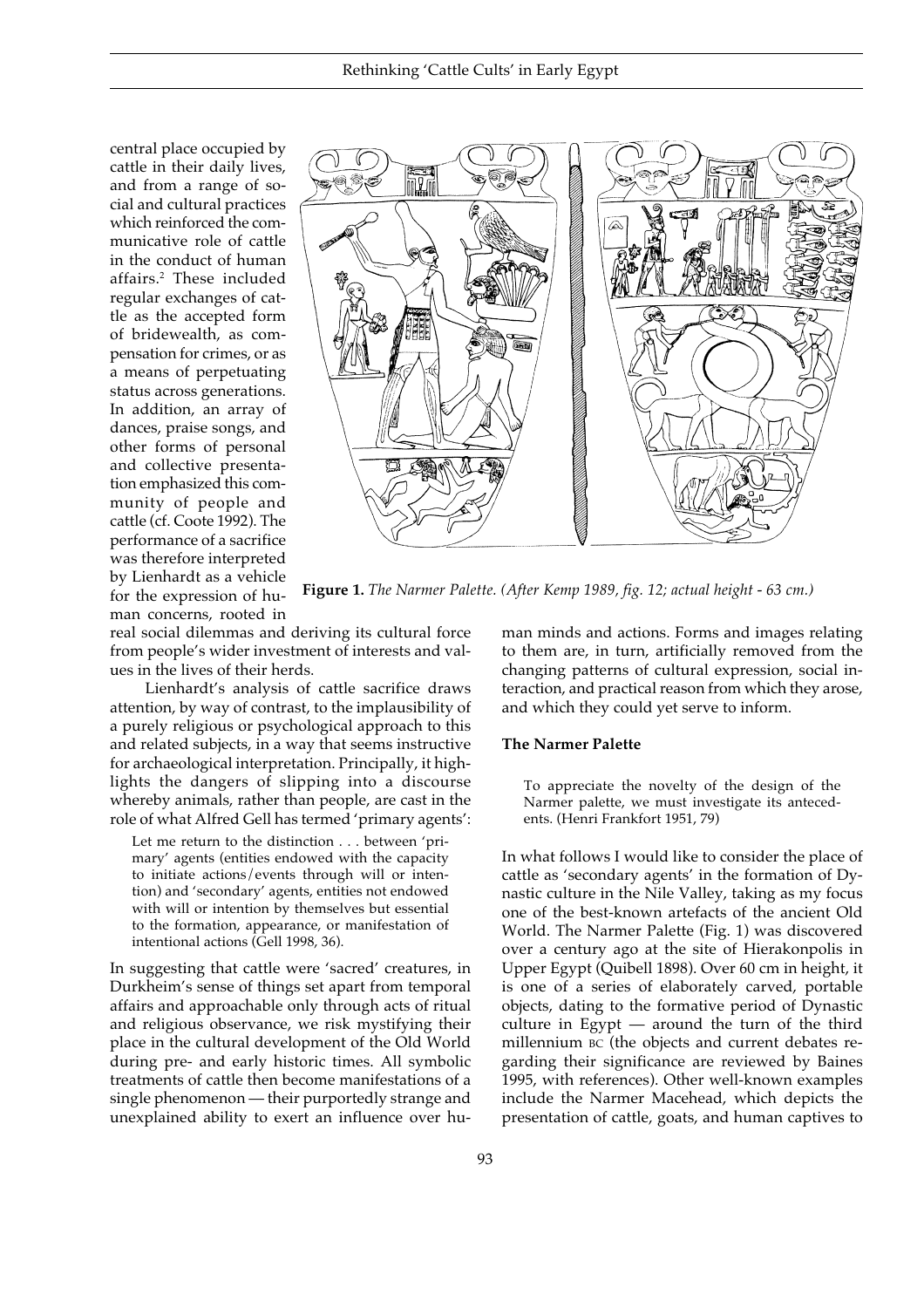a seated ruler (Millet 1990), the famous flint knife acquired near Gebel el-Araq, its decorated ivory handle showing a scene of combat (Mellink & Filip 1974, Taf. 210), and a slightly later ivory comb bearing the name of a king of the First Dynasty (Frankfort 1948a, fig. 17).

As Frankfort (1951, 79) observed, the material and shape of the Narmer Palette 'proclaim it a specimen of a common type of toilet article' (cf. Baines 1995, 110). On its obverse, an empty depression is left between the intertwined necks of two mythical creatures for the grinding of pigments, thereafter mixed into a coloured paste and applied to the body. This function was fulfilled by similar, but less ornate, stone palettes for some two thousand years prior to its creation. The ceremonial maces, knives, and combs of the Protodynastic period are also large and elaborate versions of common artefact types that first became widespread in the Nile Valley, along with cosmetic palettes, during the fifth and early fourth millennia BC (Badarian/Khartoum Neolithic-Naqada I periods; see Petrie 1920; Baumgartel 1955; Kaiser 1964; Krzyzaniak 1991).

Most previous interpretations of the Narmer Palette have taken neither its function (or, for those who believe it was never actually used, the function to which its form refers) nor the extensive prehistoric background to its creation, into account. More commonly, the decorative content of the palette is abstracted from its material context, in the search for a self-contained message encapsulated within the imagery. The results of such an approach have been extremely diverse. Some have perceived a historical document of the unification of Upper and Lower Egypt (e.g. Asselberghs 1961; Emery 1961; Kaiser 1964), others a reflection of contemporaneous attitudes towards the cosmos (e.g. Baines 1989). What is generally agreed, however, is the importance of the Narmer Palette as an early and definitive manifestation of what became, in time, a standard mode of representation relating to Dynastic rulers in Egypt. The 'king smiting his enemies' remained an important motif throughout the Old, Middle, and New Kingdoms and into Roman times, when it was reproduced in monumental scale on the walls of temples (Hall 1986).

Returning to the scenes depicted on the object itself, we may note the various ways in which cattle are central to their arrangement and subject-matter. The top of the palette is decorated on both sides with carvings of a human face with bovine ears and horns, which stare directly out at the observer. These mixed human-cattle heads, like many Neolithic and Protodynastic images that suggest cattle-horns, have conventionally been interpreted as early manifestations of divinities known from Dynastic sources to have been represented with this attribute; i.e. the goddesses Bat and Hathor (e.g. Burgess & Arkell 1958; Fischer 1962; Hornung 1982, 103; Williams 1988, 51; Winter 1994, 279; Wilkinson 1999). This use of later nomenclature is an inherently selective procedure, since many of the main zoomorphic subjects in Neolithic and Protodynastic art (e.g. fish and scorpion) are not ascribed similarly important positions to that of cattle in Dynastic representation. It therefore inhibits the understanding of that earlier art as a remnant of living modes of expression with their own coherence, leading us all too easily back to Sethe's (1930) proposition that animal imagery is somehow regressive and irrational (e.g. Goldwasser 1995, 14).

The mixed human-cattle heads frame a palace façade motif, or *serekh*, which contains hieroglyphs denoting the name of the main human protagonist. This figure is shown in two guises, which in later times came to represent the different sets of regalia associated respectively with rulership of Upper and Lower Egypt. Those features of his costume associated with cattle appear on the reverse, where he wears the White Crown of Upper Egypt and raises his mace in a smiting gesture. They include a bull's tail and a row of pendants suspended from his belt shaped to represent the head and horns of cattle, which later appear on a Third Dynasty statue of King Djoser from the Step Pyramid complex at Saqqara (Firth & Quibell 1935, pl. 59).

On the obverse, the Red Crown is substituted for the White Crown, the mace is held below his waist, and his other hand grips a fly whisk as the ruler proceeds towards two lines of dismembered corpses belonging to defeated enemies.<sup>3</sup> The latter are shown as living subjects on four occasions. They are easily identified, conforming to a stereotypical image perhaps intended to establish a paradigm of ugliness and uniformity, in opposition to the beauty and individuality of Narmer: a theme in keeping with the object's cosmetic associations. In the bottom register of the obverse the ruler's actions in subduing them are again represented, this time through the visual metaphor of a bull battering down the walls of an enclosure and trampling a foe. Decorated palettes of the same general period (see Petrie 1953; Asselberghs 1961; Davis 1992) show the ruler in other animal forms: as a bird of prey, scorpion, cobra, or lion. All are creatures that, like the bull, are capable of sudden and decisive action. This no doubt served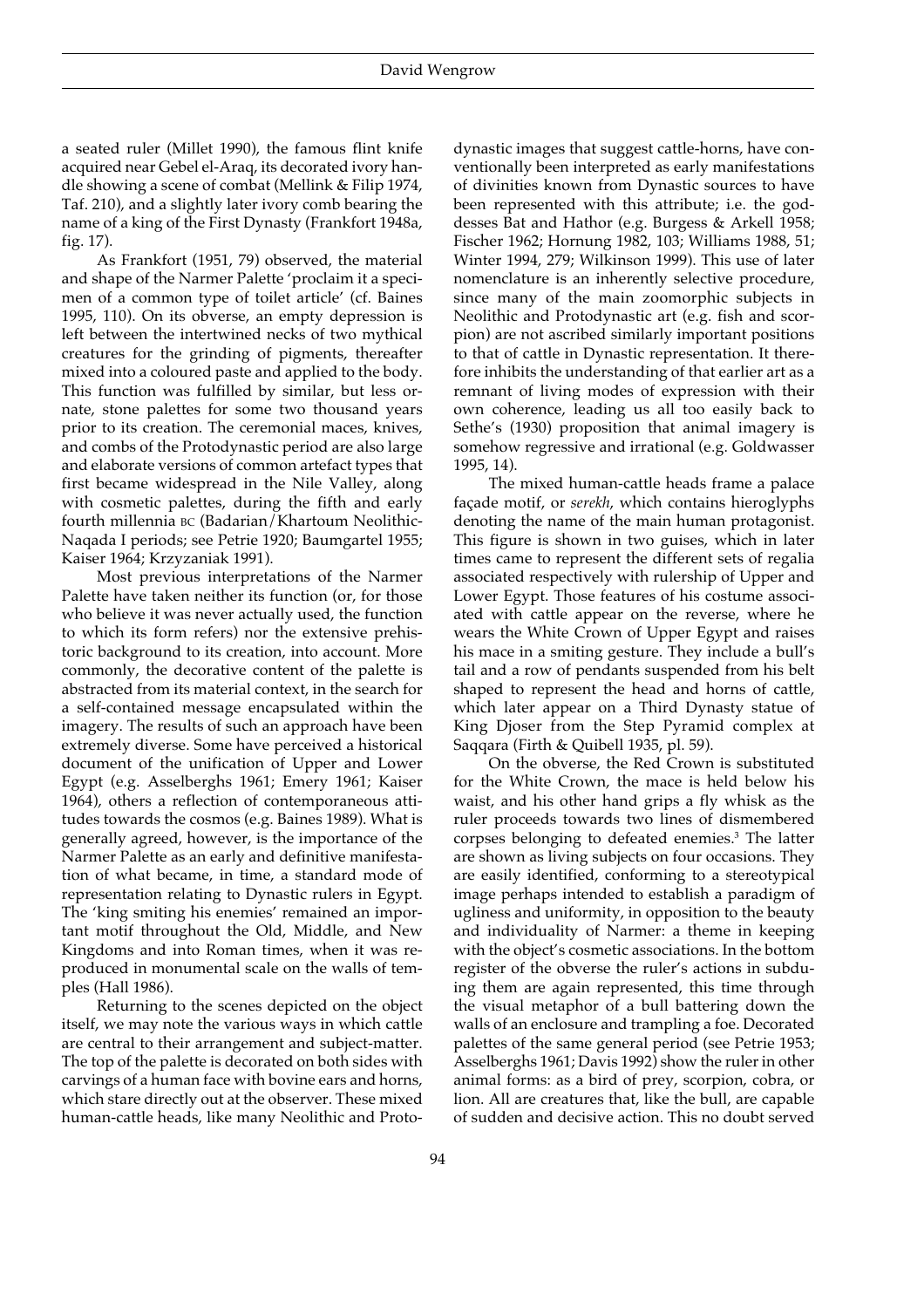to identify him with qualities of self-assertiveness, and the ability to render his opponents passive and helpless. On the reverse of the Narmer Palette his actions are also represented by a falcon with a human hand, usually associated with the god Horus (e.g. Baines 1989; 1995), which grasps a strip of land from which the head of a defeated enemy extends. The dual representation of the ruler's action in avian and bovine form is echoed in the substitution of cattle-head pendants for a single bird-shaped tag, attached to his belt, on the obverse of the palette.

Interpretations of the content of the Narmer Palette and other Protodynastic monuments have traditionally focused upon correspondences to later imagery and beliefs associated with kingship, and with the gods of Dynastic Egypt. Goldwasser's (1995, 5–6) recent summary of interpretative trends conveys well how the tendency to view the Narmer Palette teleologically (i.e. in terms of its relationship to some aspect of later Dynastic culture) has remained common to a wide range of otherwise diverse approaches: 'Art historians have long perceived it to be the first example of what is called in Egyptology "the canon of proportions and subjects" — that strict set of rules to which the main body of Dynastic art adheres' (see Iversen & Shibata 1975, but also Robins' (1994) refutal; for comments on Egyptological uses of the term 'canonical', Baines 1989, 472). In the recent words of art historian Whitney Davis, 'The Narmer palette is the very site of the appearance of a new image; it is the very theatre in which the new scene of representation is being staged' (Davis 1992, 201). Scholars of religion, on the other hand, have emphasized the triumph of personified powers over those animalistic powers which dominated the prehistoric monuments such as the Two-dog Palette or the Hunter's Palette (Hornung 1982, 100–107). Finally, as a major historical testament, the palette has usually been taken to mark the unification of Egypt and the subduing of the Asiatic threat'.4

While Protodynastic monuments do, of course, exhibit important continuities with Dynastic culture, too direct an application of conventions and nomenclature derived from Dynastic sources may distort our understanding of these earlier images. In historical times the Egyptian gods are known to us through a system of what Hornung (1982, 117) has termed 'ideograms' or 'pictorial signs that convey meaning in a metalanguage'. They were not depicted iconically (i.e. as they were thought to look), but aspects of them were revealed through the interplay of hieroglyphic symbol and pictorial image, the canvas for which was the static surfaces of tomb and temple

walls, and of frozen sculptures (cf. Frankfort 1948b). By contrast, the decorated palettes, maceheads, knives and combs of the Protodynastic period belong, by virtue of their form and scale, to a more intimate and animated realm of movement, interaction and display. They conveyed meaning at the level of close interpersonal contact and performance, drawing from and transforming an archive of established cultural practices that preceded them (cf. Winter 1994). In order to define more closely how these earlier practices and concepts relate to the development of the Narmer Palette, both in terms of its form and decorative content, it is necessary to place them within their wider prehistoric setting.

#### **Pastoralism and the prehistory of body decoration in the Nile Valley**

Recent reviews of osteological evidence for cattle domestication in northeast Africa suggest that domestic herds became widespread in the Nile Valley in the course of the late sixth and fifth millennia BC (Chenal-Vélardé 1997; Gautier 1987). This period is usually considered to have witnessed the inception of farming practices in the region, and hence the onset of the Neolithic period (Hassan 1988; Wetterstrom 1993). However, in contrast to the early farming communities of the Fertile Crescent which preceded them by some three thousand years, those of the Nile Valley show little sign of a village-based existence.

Where occupation sites dating to the fifth and early fourth millennia BC (Badarian/Khartoum Neolithic-Naqada I/Early A-Group) have been found, they typically consist of a series of superimposed deposits containing quantities of ash and cultural debris, sometimes associated with hearths and storage facilities, but with few traces of permanent architecture (e.g. Brunton & Caton-Thompson 1928; Gabra 1930; Mond & Myers 1937; Brunton 1937; 1948; Haaland 1987; Hendrickx & Midant-Reynes 1988; Krzyzaniak 1991; see overview in Hassan 1988, 154– 5). Thick layers of animal droppings and remnants of ephemeral enclosures at many sites suggest that this pattern of deposition, documented on a far grander scale in the Neolithic ash-mounds of the Deccan plain in India,<sup>5</sup> reflects the seasonal sojourns of mobile herding groups (cf. Butzer 1976, 14, 107; Hoffman 1972; 1982).<sup>6</sup>

This poverty of domestic culture contrasts with the richness of contemporary burial grounds, the known distribution of which is most dense in Upper Egypt and Central Sudan (references as in previous paragraph; see also Petrie & Quibell 1896; Randall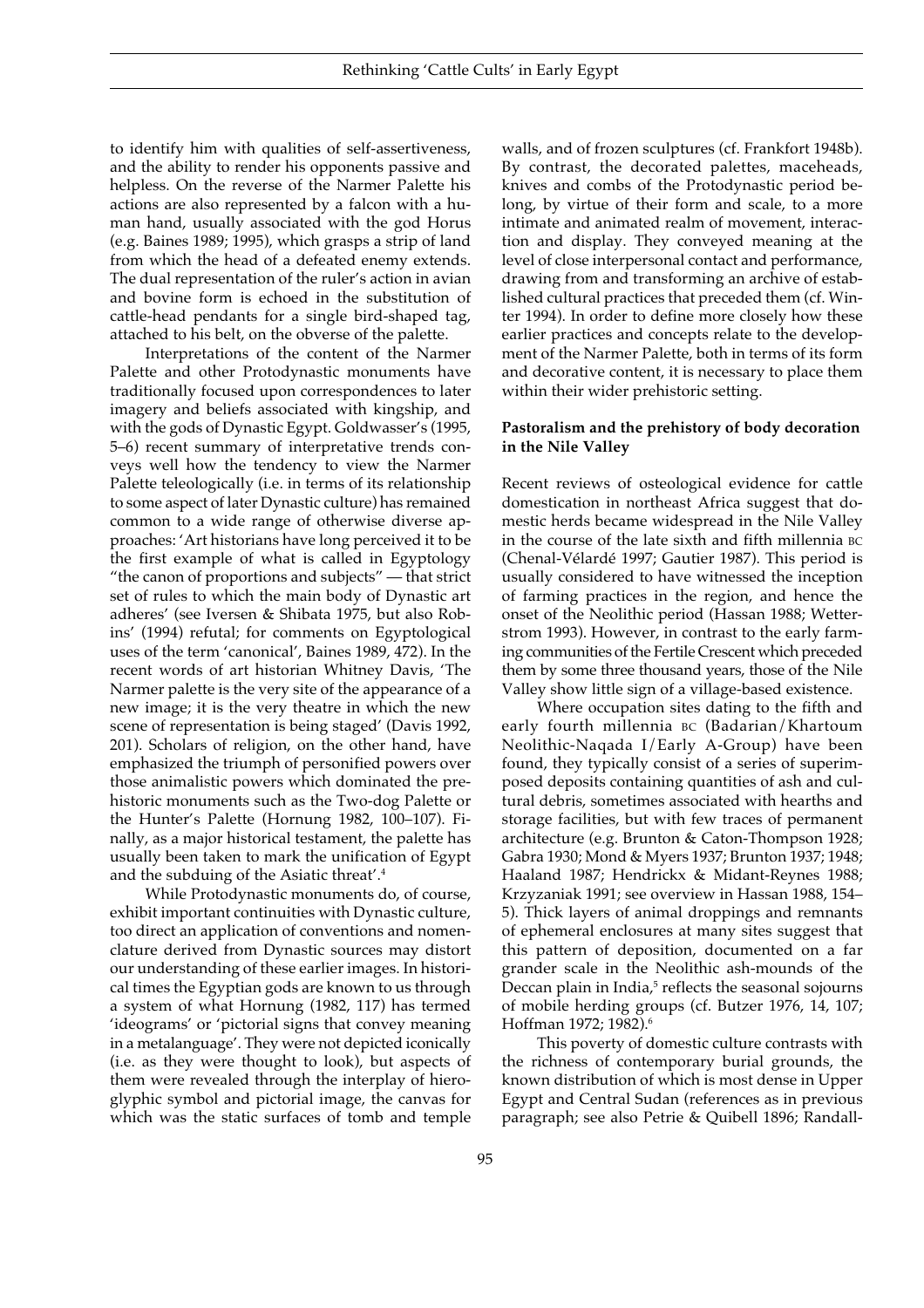MacIver & Mace 1902; Ayrton & Loat 1911; Geus 1991; Reinold 1991). Throughout much of the Nile Valley, from Middle Egypt to modern Khartoum, funerary rites took on a strikingly similar form during the fifth millennium BC, suggesting a coherent and widely disseminated body of beliefs and practices. While the contents of particular interments differed, all appear to represent variations within a common form of mortuary practice, the characteristics of which may be broadly outlined. The individual was laid within an oval pit in a supine position, knees contracted and hands often cupping the face. The body was frequently wrapped in animal skins or reed mats and decorated with neck, arm and leg ornaments made of coloured stone beads, pierced shells, worked bone, tooth, and ivory: remnant vocabulary from a lost language of display which must have expressed occasions in the human lifecycle other than death alone. Around the body were placed salient artefacts of the social world. These typically included stone or ceramic maces, small pottery vessels, simple cosmetic palettes accompanied by grinding pebbles and pigments (sometimes found within leather pouches or small containers made of stone, ivory, or shell), and implements made of bone or ivory such as spatulas, hairpins, and combs (see Baumgartel 1960). Individuals, parted from the living group, were accompanied to the grave by those objects through which they had observed its selfimposed rules of consumption and presentation.

It is striking that nearly all of the items interred with the dead were designed to be easily carried by, or wearable on, the individual person, many relating directly to the decoration and ornamentation of the body. Most are provided with some means of suspension, either by perforation, incised grooves, or elaboration with decorative features that would have allowed attachment by a string or cord. Given the ephemerality of contemporary living sites, the cultural assemblage of early Neolithic communities in the Nile Valley therefore suggests a mobile, bodycentred habitus (Bourdieu 1977, 78), and it seems plausible that its appearance and dissemination was linked to the widespread adoption of a pastoral lifestyle during the fifth millennium BC. This pattern of life supplanted a relatively sedentary form of Mesolithic existence, based upon abundant aquatic resources, and archaeologically characterized by dense occupational deposits yielding large quantities of pottery and heavy grindstones (Caneva 1991; Haaland 1992; 1993).

Another feature of early Neolithic mortuary culture in the Nile Valley and adjacent regions was the interment of cattle, and other animals, in otherwise human cemeteries. At Badari, in Upper Egypt, the bodies of cattle were wrapped in matting and lowered into oval pits, undifferentiated from the human burials around them (Brunton & Caton-Thompson 1928, 7–12, 38, pl. X.6), while at El Ghaba and Kadruka, in Central Sudan, the horns and crania of cattle were placed directly above the heads of human interments (Lecointe 1987; Reinold 1987; 1991). In the Western Desert, a number of stone-covered burials containing the remains of cattle have been found, lining the western edge of a major wadi running into Nabta Playa (Wendorf & Schild 1998).

Burials of cattle or elements of cattle-bodies continue to be a feature of early-mid fourth-millennium BC (Naqada I-II and A-Group) cemeteries in Upper Egypt and Nubia, including Naqada (Petrie & Quibell 1896, 20–26); Abadiya (Petrie 1901, 33); Khor Bahan (Reisner 1910, 138, Cemetery 17); El-Mahasna (Ayrton & Loat 1911, 11); El-Amra (Randall-MacIver & Mace 1902, 21); Naga ed-Deir (Lythgoe & Dunham 1965, 53–4, 63, 100; fig. 21a:6, Cemetery N.7000); El-Gerza (Petrie *et al.* 1912, 7); Abusir el-Meleq (Scharff 1926, 14, 73); Gebelein (Farina 1929, cited in Donadoni Roveri 1990, 25); and Hierakonpolis, where the ribs of buried cattle were found 'encased in a dark organic substance', perhaps intended to preserve the bodies (Hoffman 1982, 55, Locality 6, Tomb 7).<sup>7</sup> Subsequently, cattle burials (most with the heads removed) also formed part of the 'royal' A-Group cemetery at Qustul in Lower Nubia (Williams 1986, 16), and approximately three hundred pairs of cattle-horns, some of which had clearly been trained into attractive forms,<sup>8</sup> were inserted into clay heads modelled on a raised bench surrounding one of the largest tombs of the First Dynasty at Saqqara (Emery 1961, 71, pls. 8 & 9; Tomb No. 3504).

The range of species to which mortuary treatment was accorded in Predynastic times also included goat, dog and gazelle (e.g. Reisner 1910, Cemetery 17; cf. Smith 1991, 98; Brunton 1937, 90; 1948, 22; Mond & Myers 1937, 12; Debono & Mortensen 1988, 39–47; Midant-Reynes *et al.* 1996, 95), and at least one burial of an elephant, as well as a mixed human/dog burial, have recently been uncovered at Hierakonpolis (Adams 1998).

These practices seem important for an understanding of the cultural processes through which human relations with, and social representations of, the non-human world were transformed in the Nile Valley during Neolithic times. Their significance is thrown into relief by comparison with the parallel processes that accompanied the adoption of domes-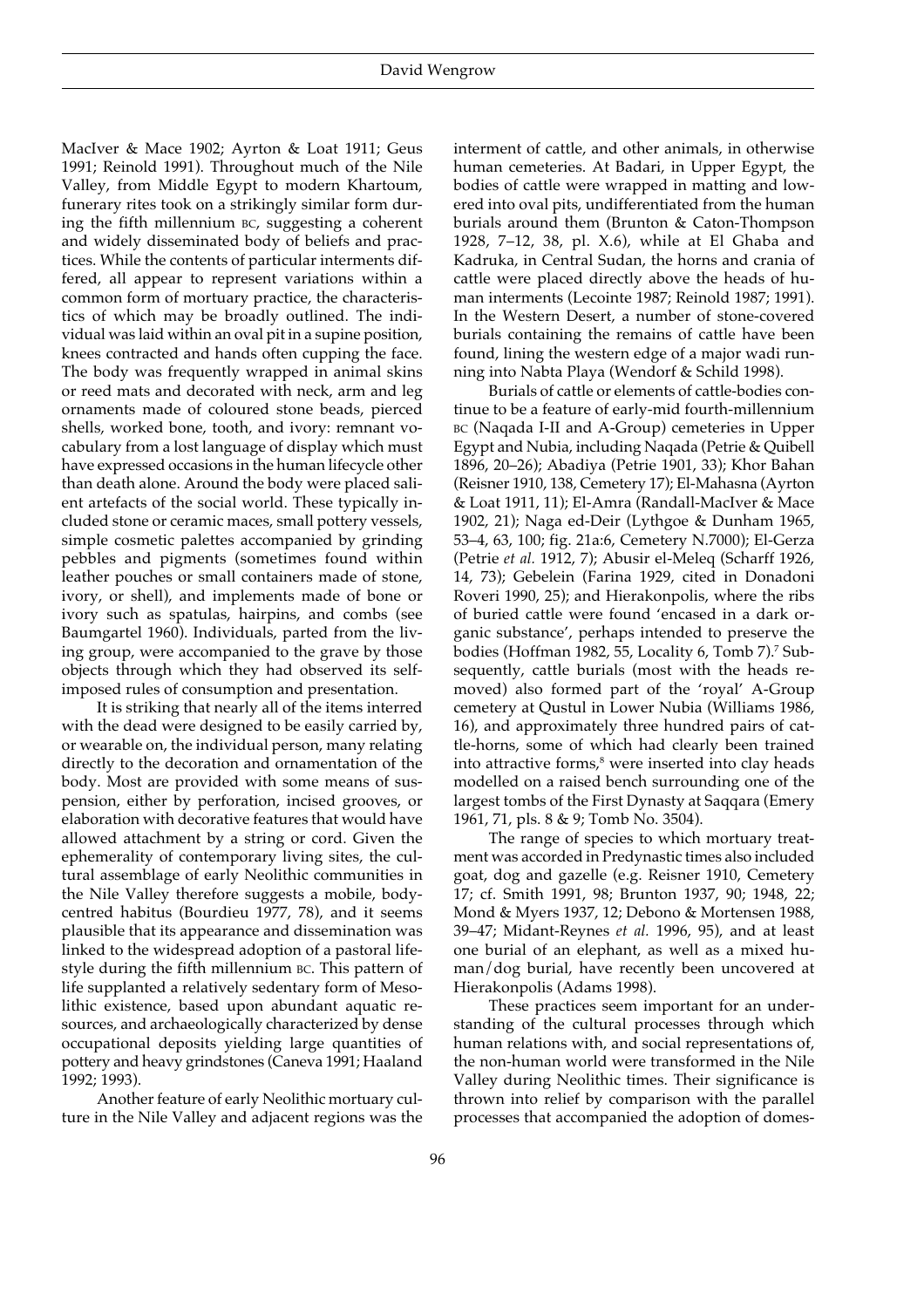ticated plants and animals in the early Neolithic of the Near East, and many parts of Europe. There, as Hodder (1990) has pointed out, houses provided a central symbolic locus through which economic transformations became encoded and objectified within networks of social meaning (see also Cauvin 1994; Watkins 1996; Wengrow 1998). The term 'domestication', etymologically linked to the house, serves to convey both cultural and biological aspects of this process. In the Nile Valley, however, there is little evidence that domestic ritual played any role in restructuring human conceptions of the non-human world during the crucial period of the fifth millennium BC. The evidence suggests, rather, that the adoption of a herding lifestyle was associated, over the long-term, with the introduction of new forms of *rites de passage*, visible to us only as they pertained to death, and that the primary vehicle for their articulation was not the house, but the bodies of people and animals. Hence, in applying the term 'domestication', an inappropriate metaphor is evoked. The cultural idiom of Neolithic transformation in the Nile Valley might be better characterized, perhaps, as an *incorporation*.

I have deliberately avoided equating these cultural transformations fully with the process of biological domestication in animals. As J. Desmond Clark (1971), among others, has pointed out, Old and Middle Kingdom pictorial sources reveal that even in much later times the practice of animal keeping was not restricted to those species that were genetically responsive to it. He therefore suggested that Neolithic processes of animal domestication in the Nile Valley had formed part of a broader shift towards the capturing and taming of animals, which is reflected in the decoration of Naqada I (C-Ware) pottery and in contemporary rock carvings of the Eastern Desert and Lower Nubia. Widespread biological domestication in cattle seems likely to have been just one aspect of more encompassing practical and conceptual changes in human–animal relations, and the evidence of Neolithic art and ritual testifies to the ongoing cultural importance of biologically 'wild' species during the Naqada I and II periods (cf. Finkenstaedt 1980).

It seems clear, then, that many of the cultural forms, ideas, and practices upon which the creators of the Narmer Palette and other ceremonial items of the Protodynastic period drew, were already a feature of Nilotic culture by the fifth millennium BC. During the fourth millennium, the cultural uniformity of the Nile Valley came to an end. This growing disparity followed related developments in water

transport and cereal cultivation, which gave new salience to the geophysical diversity of the valley. South of Aswan, cataracts limited the impact of papyrus and wooden boats (Landström 1970), which gradually transformed the pace of life on the Egyptian Nile where they could sail, relatively unhindered, from Elephantine to the Mediterranean coast.<sup>9</sup> People gravitated in increasing numbers to nodal points along the main arteries of riverine interaction in Upper Egypt (Trigger 1983). It may be at this juncture (roughly the Naqada I–II transition) that cereal farming began to play a decisive role in Egypt's development, providing opportunities for long-term occupation at key points of contact between the Nile Valley and its resource-rich hinterlands (cf. Majer 1992, 230).

Cultivated cereal grains are found in abundance at early fourth-millennium sites in the Naqada and Armant regions (Wetterstrom 1993), in the Badari-Hammamiya area (Brunton & Caton-Thompson 1928, 62, 77; Brunton 1937, 90; 1948, 22), and at Hierakonpolis (El Hadidi 1982). Ongoing work at the latter site has greatly enhanced our understanding of the cultural changes that accompanied this new emphasis on cereal farming. Hoffman (1982) pointed out that, in addition to its accessibility, the Naqada II settlement at Hierakonpolis was favoured with an adjacent area of extended pasturage created by the neighbouring Wadi Abul Suffian, which generated 'a well watered pocket of biomass in the desert borderlands'. Other features at the site suggest an attempt to combine the maintenance of herds with increased sedentism, probably through an increase in artificial feeding with cultivated grain.<sup>10</sup> They include the 'barnyardlike' enclosures of Locality 29 (subphase B), and the mud-brick stall traversed by two troughs at Locality 11, adjacent to the Wadi Abul Suffian, next to which was found a large basin containing spikelets of barley. At Locality 3, some 3 km west of the main floodplain settlement, twelve 'hut circles' were discovered, and were interpreted by the excavator as a 'herding station' (Hoffman 1982).

Despite these changing patterns of interaction, productive life, and occupation, the development of material culture in Upper Egypt proceeded largely along lines laid down in the preceding millennium. This is particularly clear in the increasingly complex mortuary rites accorded to both people and animals, and in evolving codes of self-presentation (see Midant-Reynes 1992, 163–216). During the Naqada I and II periods cosmetic palettes, combs and hairpins were increasingly decorated with figurative carvings, amongst which horned animals and birds were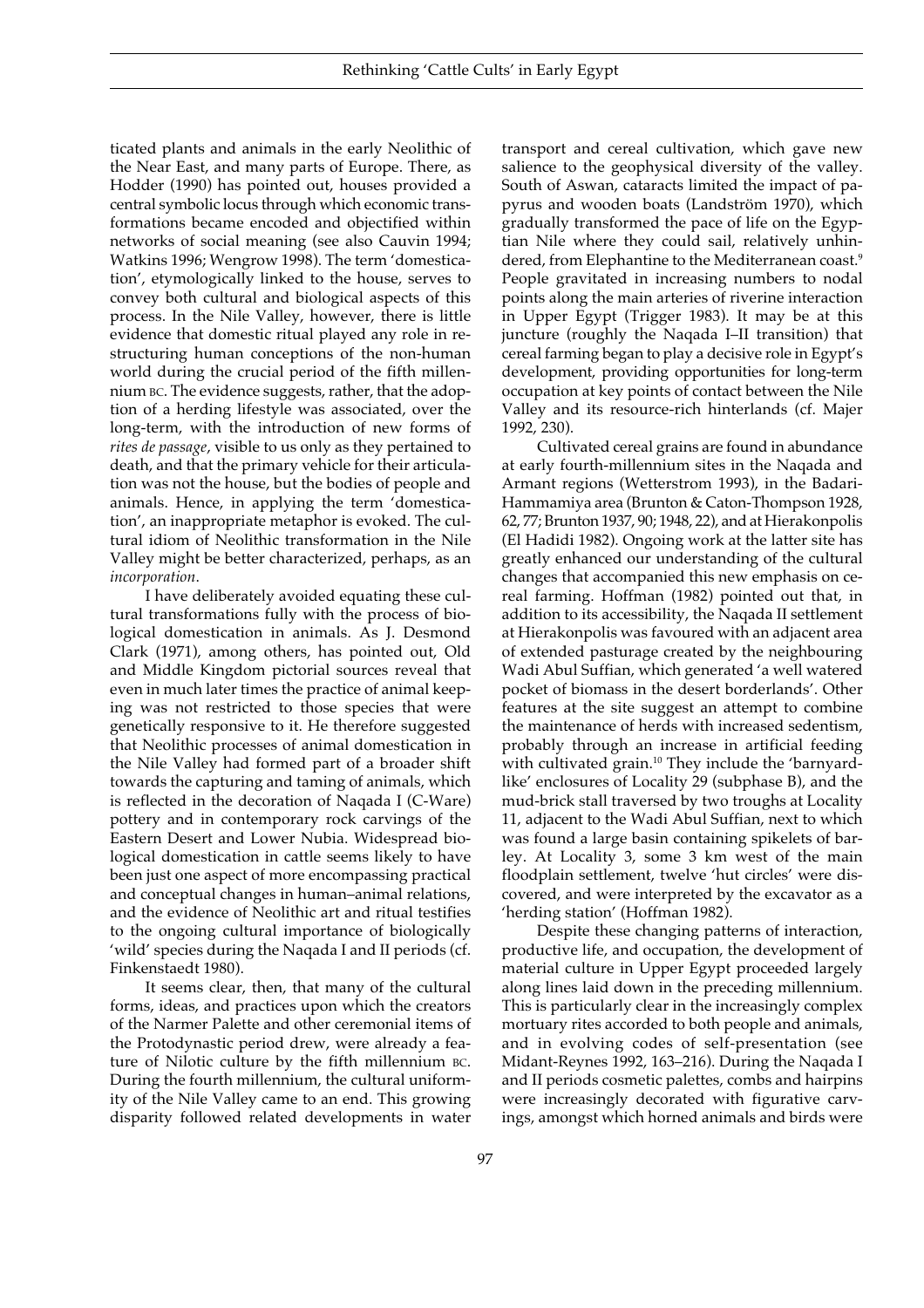

**Figure 2.** *Cosmetic implements from Neolithic graves. (After Brunton 1937, pl. LXII:47; Payne 1993, fig. 77:1904; Quibell 1904–5, pl. 45:14172; Petrie 1920, pl. XXIX:10; scale approx. 1:3.)*

common subjects, as well as other animals such as fish and turtles (see Petrie 1921; Cialowicz 1991). Preference for decorative forms which combined desired visual qualities with a means of fixing the object to the body seems to have been a factor in the development of animal ornament on Neolithic cosmetic implements (Fig. 2; Wengrow, in progress; cf. Baumgartel 1960). They formed part of the technology of personal display, not merely through their practical functions in paint-preparation and grooming, but also through their very appearance when worn. This fluidity between decorative form and function is vividly illustrated by a well-preserved female burial excavated at Abadiya (Petrie 1901, 34, pl.VI, grave B378); projecting from her hair were two pins ornamented with birds, and the functional ends of an undecorated spoon and comb.

As Baumgartel (1960, 52, 86) noted, carved designs on cosmetic implements often appear to play upon a morphological ambiguity between avian and bovine forms (Fig. 2). Fusion of human, avian, and bovine attributes may also be characteristic of contemporary clay figurines that were sometimes interred with the dead. The well-known example shown at the far right of Figure 3 has a clearly female, anthropomorphic upper body, but its head is more beak-like than human, and its arms, like those of the figurines shown alongside it, curve upwards in a gesture perhaps evoking horns.<sup>11</sup> This distinctive arm posture, which appears on fragments of a (?Naqada I) painted linen composition from Gebelein (Scamuzzi 1965, pl. 1), is also depicted on painted pottery of the Naqada I and II periods (e.g. Hendrickx 1998, figs. 5–6; Needler 1984, 76, fig. 1; Payne 1993, fig. 40:861), and in contemporaneous<sup>12</sup> rock art of the Eastern Desert. There, similar figures are often shown aboard boats, the prows of which were frequently adorned with designs resembling the horns of cattle and other animals (Cervíček 1974, Types IV and V; note also the detailed carvings of boats with horned prows on a Dynasty I ivory tag and on the Gebel el-Arak knife handle, both illustrated by Landström 1970, figs. 18 & 76).

These developments in representation and display have often been characterized in purely symbolic or religious

terms, divorced from the material realities of state formation on the Nile, which are thought to have had an agrarian basis (e.g. Hassan 1988; 1992; Wilkinson 1999; cf. Fairservis 1989). Such an interpretation seems to rest upon an artificial divide between linked processes of conceptual and economic change which led to the emergence of Dynastic culture. While cereal farming undoubtedly played a vital role in this process, it was earlier changes in human–animal relations during the late sixth and fifth millennia BC that initially created a setting in which, as Comaroff & Comaroff (1992, 130) wrote of another time and place, cattle increasingly 'entered into the making of persons and things, relations and statuses'. Alongside a variety of other animals, they presented themselves to their human predators, keepers, and protectors, not as sacred to profane, but as a salient part of the social and practical environment in which Dynastic culture took form. Their incorporation into Predynastic practices relating to death and personal display is significant because it suggests a more pervasive investment of human values in cattle than is implied by the term 'cult'; an investment that seems likely to have been woven into the political and economic, as well as spiritual, aspects of social life.

The Narmer Palette marks the historical limits of creativity within the cultural parameters established during these preceding millennia. Encapsulating potent symbols and practices of earlier times,<sup>13</sup> it also placed them beyond the realm of concrete action in which they originated, consigning them instead to the domains of representation and rhetoric. This signifies a wider realization that the social agency of some individuals could no longer be suffi-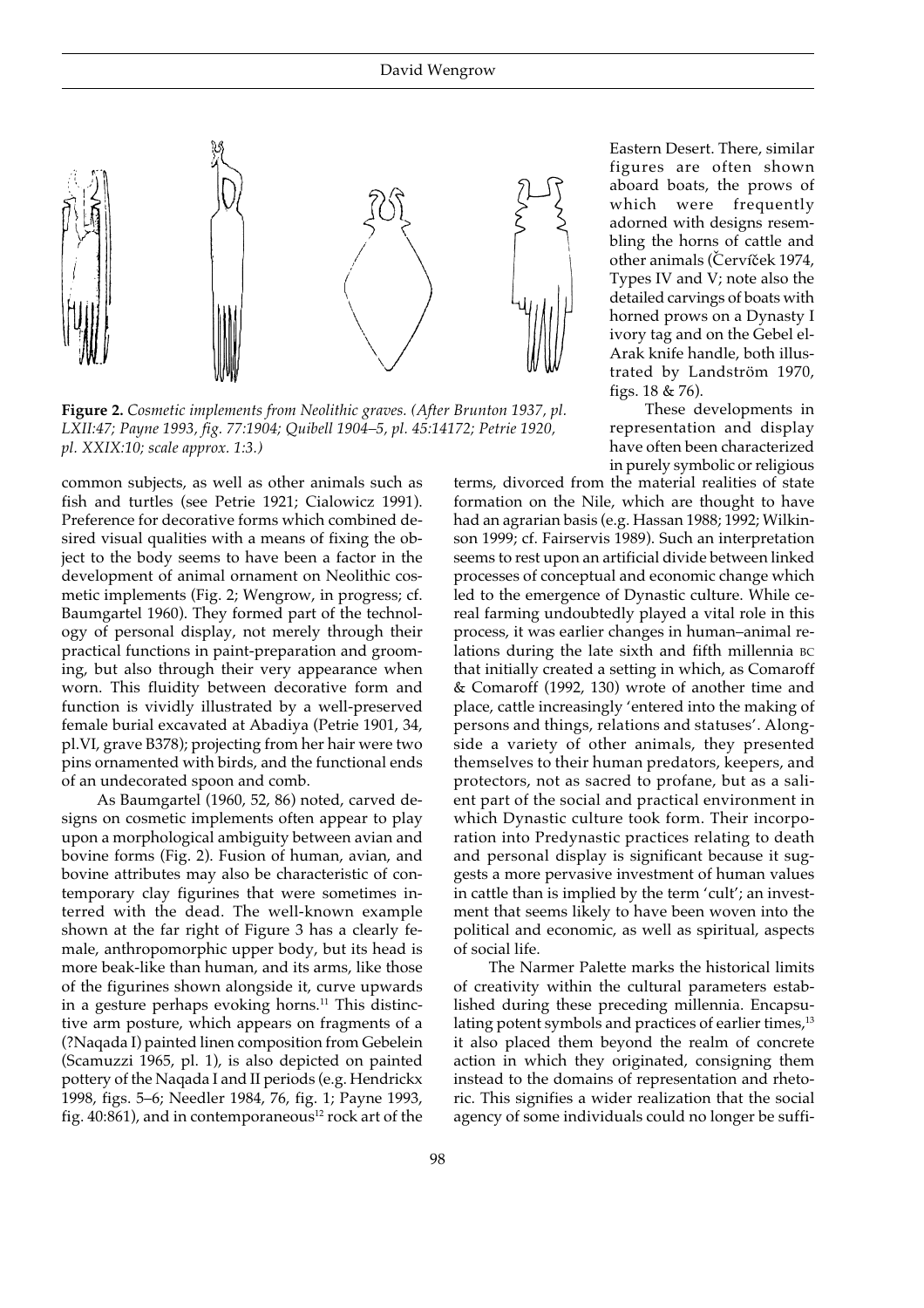

**Figure 3.** *Neolithic clay figurines. (After Kantor 1944, fig.7:k, n, o; scale approx. 1:6.)*

ciently expressed within the temporal and spatial confines of embodied action and influence. As Groenewegen Frankfort (1951, 19–21) observed, 'from the Narmer Palette coincidence and contiguity are barred and the king's more violent gesture has therefore the peculiar static quality of a symbol. King Narmer's is a timeless act'. Within centuries of its creation, Egypt had witnessed the establishment of an élite world in which personal achievements, statuses, rights, expectations, and obligations — the raw materials of social identity — could be encoded in sculpture, painting, and script, and reproduced within the enduring and static structures of temples and tombs.

### **Acknowledgements**

Earlier versions of this article were presented at seminars in the Universities of Oxford and London, and the final product owes much to the ensuing discussions. I would like to thank the various organizers for inviting me to speak: Nicola Schreiber, Corinna Riva and John Wilkins, Wendy James and Douglas Johnson, Angela McDonald and Christina Riggs. John Baines and Roger Moorey read earlier drafts and made many valuable comments and corrections, as did Andrew Sherratt who drew my attention to the Deccan ash-mounds. David O'Connor was kind enough to let me read as yet unpublished work on the context and function of ceremonial palettes. I am also grateful to Jeremy Coote for forcing me to rethink the use of ethnographic sources, and to Thomas Kiely for information relating to the Aegean. My research for this year is funded by the British Academy Humanities Research Board, and by St Hugh's College (Oxford University).

#### **Notes**

- 1. Wendorf & Schild (1998) cite Herskovits (1926) as a source for their notion of an African 'cattle complex' extending from prehistoric to recent times. Herskovits himself, however, restricted his observations to modern East Africa, noting that the 'cattle complex' was 'superimposed on what appears to be an underlying agricultural culture which may have preceded it historically'. For recent comment upon Herskovits' 'cattle complex' see Mair (1985), who refers to it as a 'mouldering cliché'.
- For further ethnographic and historical studies of the social functions of animals in pastoral societies, see Evans-Pritchard (1940), Burton (1978), Comaroff & Comaroff (1992), and also studies of non-African pastoralists (not necessarily cattle-keepers) such as Layard (1942), Jones (1974), Tapper (1979), Strathern (1971), and Walker (1986).
- Davies & Friedman (1998) have recently pointed out that both the heads and penises of the dismembered figures lie between their legs, except in the case of the lowest body in the first row, which is shown with the penis still attached.
- 4. Goldwasser's own approach, in treating the Narmer Palette as a 'purposeful linguistic construct', entirely divorces its symbolic meaning from its attributes as an artefact.
- 5. Dotted throughout the central part of the Deccan are immense mounds formed by superimposed strata of ash, chemically shown to be the product of burned cow dung, and packed soil containing cultural remains. Many excavated mounds have yielded evidence of livestock enclosures in the form of post-hole settings, and also frequent finds of cattle bones. The largest, at Kudatini, reached a diameter of 100–150 feet and a height of 25–40 feet (Allchin 1963; Paddaya 1973). For cattle-keepers, such mounds may take on a significance analogous to that of the mud-brick 'tells' formed by repeated superimposition of houses in traditionally constructed Middle Eastern villages (Kramer 1982), forming monuments to the productive relationship between people and the landscape. Burton (1980, 275), for instance, decribes how 'Atuot [Nilotic cattle-pastoralists occupying the eastern Lakes Province of southern Sudan] ox songs often include reference to the quantity of burnt cow dung ash (*apuo*) found underneath the shelter of one's family in a camp, suggesting and at the same time boasting of a long and prosperous period of residence at the camp'.
- Clark (1971, 36) noted of Badarian occupation sites that 'The circle of grain pits surrounding a central area of ash and pottery suggests a plan similar to that of the Nilotic, cattle-herding Jie in Uganda, the Songhai south of the Niger bend and other central African peoples where a central stock pen is surrounded by the grain stores and temporary or permanent dwellings of the inhabitants.'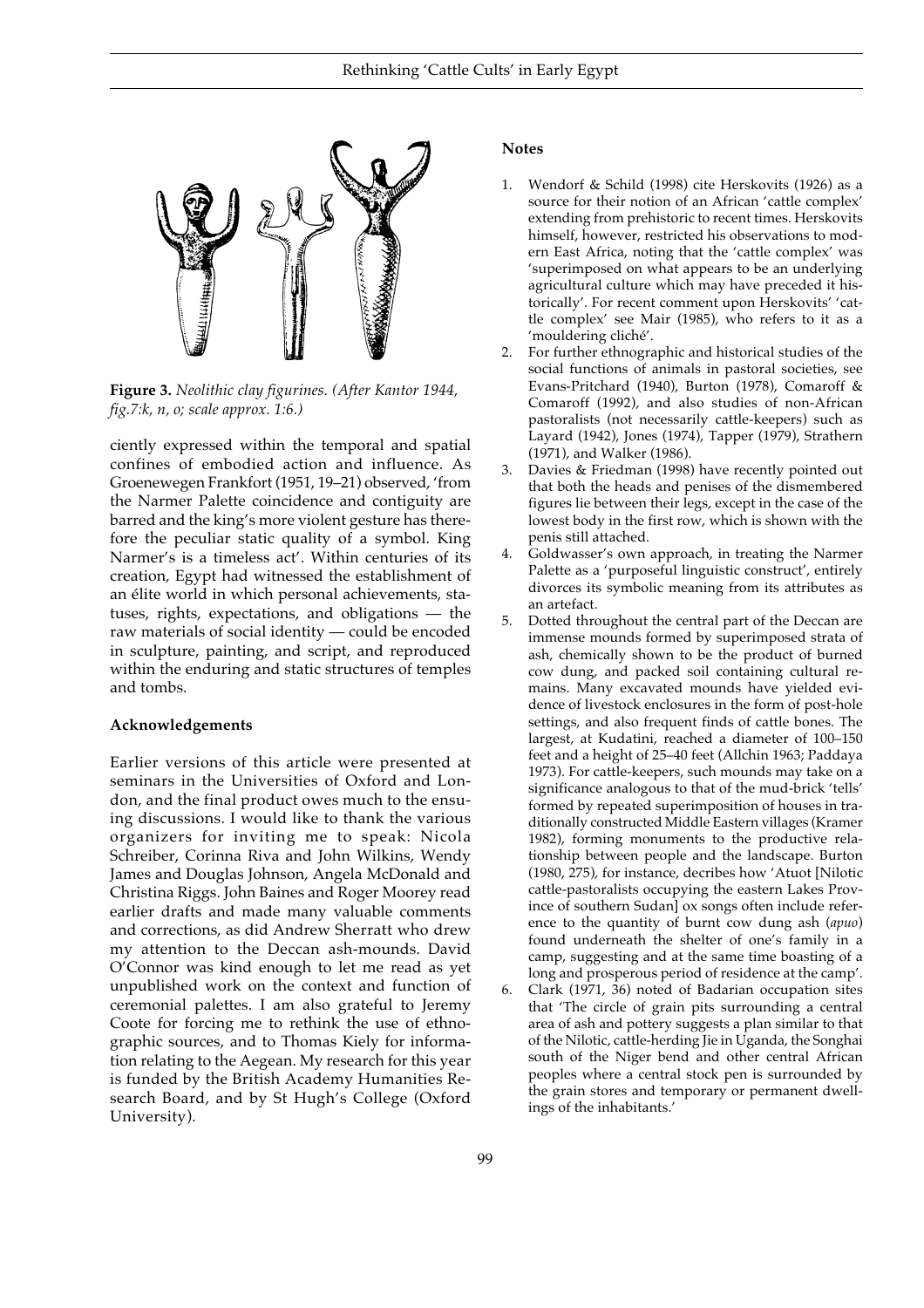- 7. An anonymous *CAJ* referee informs me that Oliver Myers also found an early cattle cemetery at Armant, though this is still not properly published.
- 8. The deformation of animal horns into elaborate shapes is a practice followed by herders all over the world (Coote 1992, 253), and is achieved by cutting the horns at a desired angle while the animal is young, such that they grow back against the cut (cf. Lienhardt 1961, 16; Deng 1972, 78–80).
- 9. Early evidence for the use of boats on the Nile is provided by the decoration of (Naqada I) White Crosslined pottery (C-Ware). One boat-shaped dish, for example, is decorated on its interior with a bird's eye view of a vessel with two reed cabins, propelled by paddles and bearing what appear to be horns on the stern and prow (Petrie 1920, pl. 15, 49; cf. Landström 1970). The same kind of boat is painted in profile on the inside of another C-Ware vessel from Gebelein, in association with a swirling arrangement of animal and abstract forms (Petrie 1920, pl. 23, 2; see Landström 1970 for further examples and discussion).
- 10. Lewis Henry Morgan's (1877, 24) speculation that 'Horticulture seems to have originated more in the necessities of the domestic animals than in those of mankind' may yet turn out to contain a grain of truth, for the Nile Valley at least.
- 11. This possibility was first intimated by Murray (1956, 92) and has since been more forcefully suggested by Červíček (1974), who terms it '*die Geste des Kuhtanzes'* with reference to rock art; by Williams (1988, 51) with reference to its appearance on decorated pottery; and by Hassan (1992, 314). The figurine on the far right of Figure 3 is one of eighteen excavated by de Morgan at El Ma'mariya, and is dated to Naqada IIa by Needler (1984, 92). The central figurine is of unclear provenance, but the form of its lower body is very close to that of Needler's (1984) cat.no.274, the antiquity of which has been verified by thermoluminescence dating. That on the far left is thought to come from an excavated context at Khizam, the site of a cemetery dating from Naqada I to early Dynastic times (see Ucko & Hodges 1963, 207). It may be significant that Predynastic cattle figurines (Randall-MacIver & Mace 1902, pl. IX; Scharff 1929, Taf. 13:60; Payne 1993, fig. 14:56) frequently have beak-like heads similar to those of some anthropomorphic figurines, reinforcing the possibility of a deliberate ambiguity in the representation of these various kinds of animal, perhaps intended to express some form of relationship between them.
- 12. For the cross-dating of petroglyphs and painted pottery see Resch (1967) and Červíček (1974). There are particularly strong relationships between the visual style and subject matter of images painted in bold chalky outline on Naqada I White Cross-lined ware, and rock art of the Eastern Desert and Nubia (cf. Berger 1992, with references).
- 13. This is not to exclude the influence of external (Near Eastern) contacts upon the decoration of the Narmer

Palette, and upon other aspects of pre- and Protodynastic culture. The central design on the palette's obverse, showing felines with intertwined, serpent-like necks, appears as a motif on fourth-millennium BC cylinder seals of Mesopotamian origin, and it is likely that glyptic art, through its practical association with trade, provided a major channel for the incorporation of Mesopotamian and Susan conventions and motifs into the cultural vernaculars of surrounding regions (Frankfort 1951, 100–111; and, more recently, Smith 1992). This influence has been most widely discussed in relation to Egypt, but is also evident in the material culture of other regions on the margins of the 'Uruk Expansion', such as the Caucasus, where it is attested in the iconography of silver vessels from the Maikop 'royal tomb' (Sherratt 1997).

> *David Wengrow St Hugh's College Oxford University Oxford OX2 6LE*

#### **References**

- Adams, B., 1998. Something very special down in the élite cemetery. *Nekhen News* 10, 3–4.
- Allchin, F.R., 1963. *Neolithic Cattle-keepers of South India: a Study of the Deccan Ashmounds*. Cambridge: Cambridge University Press.
- Asselberghs, H., 1961. *Chaos en Beheersing: documenten uit aeneolithisch Egypte*. (Documenta et Monumenta Orientis Antiqui 8.) Leiden (NY): E.J. Brill.
- Ayrton, E.R. & W.L.S. Loat, 1911. *Pre-dynastic Cemetery at El Mahasna*. (Egypt Exploration Fund Memoirs 31.) London: Egypt Exploration Fund.
- Baines, J., 1989. Communication and display: the integration of early Egyptian art and writing. *Antiquity* 63, 471–82.
- Baines, J., 1995. Origins of Egyptian kingship, in *Ancient Egyptian Kingship*, eds. D.B. O'Connor & D.P. Silvermann. Leiden (NY): E.J. Brill, 95–148.
- Baumgartel, E., 1955. *The Cultures of Prehistoric Egypt*. Oxford: Oxford University Press.
- Baumgartel, E., 1960. *The Cultures of Prehistoric Egypt*, vol. II. Oxford: Oxford University Press.
- Berger, M.A., 1992. Predynastic animal-headed boats from Hierakonpolis and southern Egypt, in Friedman & Adams (eds.), 107–20.
- Binford, L.R., 1962. Archaeology as anthropology. *American Antiquity* 28, 217–25.
- Bourdieu, P., 1977. *Outline of a Theory of Practice*. Translated by R. Nice. Cambridge: Cambridge University Press.
- Brunton, G., 1937. *Mostagedda and the Tasian Culture*. *British Museum Expeditions to Middle Egypt 1928, 1929*. London: Quaritch.
- Brunton, G., 1948. *Matmar*. *British Museum Expeditions to*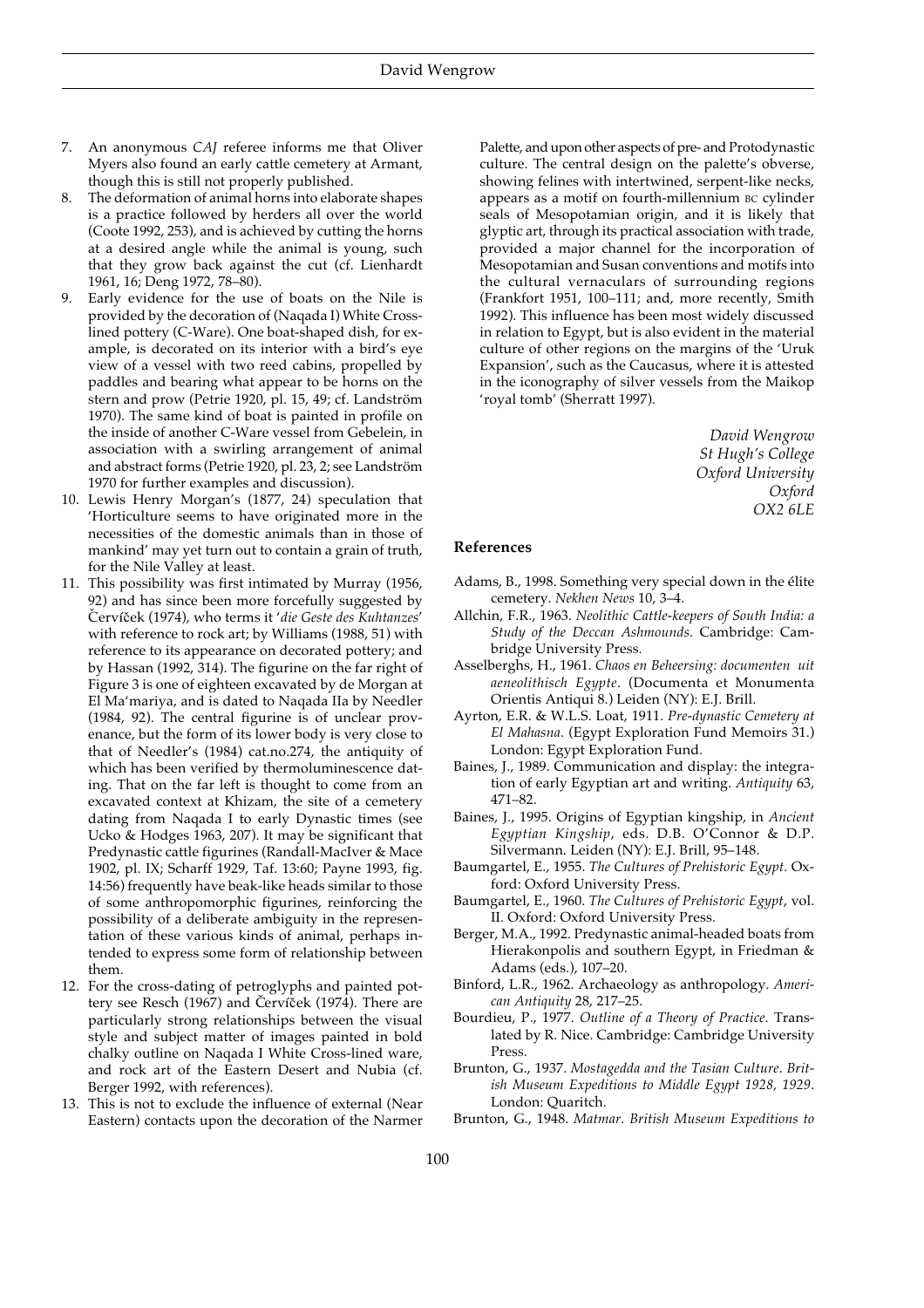*Middle Egypt, 1929–31*. London: Quaritch.

- Brunton, G. & G. Caton-Thompson, 1928. *The Badarian Civilization and Prehistoric Remains Near Badari*. (British School of Archaeology in Egypt and Egyptian Research Account 46.) London: Quaritch.
- Burgess, E.M. & A.J. Arkell, 1958. The reconstruction of a Hathor bowl. *Journal of Egyptian Archaeology* 44, 6– 11.
- Burton, J.W., 1978. Ghost Marriage and the cattle trade among the Atuot of the Southern Sudan. *Africa* 48(4), 398–405.
- Burton, J.W., 1980. The village and the cattle camp: aspects of Atuot religion, in *Explorations in African Systems of Thought*, eds. I. Karp & C.S. Bird. Bloomington (IN)**:** Indiana University Press, 268–97.
- Butzer, K.W., 1976. *Early Hydraulic Civilization in Egypt*: *a Study in Cultural Ecology*. Chicago (IL): University of Chicago Press.
- Caneva, I., 1991. Prehistoric hunters, herders and tradesmen in Central Sudan: data from the Geili region, in Davies (ed.), 6–15.
- Cauvin, J., 1994. *Naissance des divinités. Naissance de l'agriculture. La Révolution des Symboles au Néolithique.* Paris: CNRS Éditions.
- Celenko, T., 1996. *Egypt in Africa*. Indianapolis (IN): Indianapolis Museum of Art.
- C &ervíc&ek, P., 1974. *Felsbilder des Nord-Etbai, Oberägyptens und Unternubiens*. Wiesbaden: Franz Steiner Verlag GMBH.
- Chenal-Vélardé, I., 1997. Le boeuf domestique en Afrique du Nord, in *Animals and People in the Holocene of North Africa*, ed. A. Gautier. (Archaeozoologica IX/ 1.2.) Grenoble: Éditions La Pensée Sauvage.
- Cialowicz, K.M., 1991. *Les palettes égyptiennes aux motifs zoomorphes et sans décoration: étude de l'art prédynastique.* Krakow: Uniwersytet Jagiellonski.
- Clark, J.D., 1971. A re-examination of the evidence for agricultural origins in the Nile Valley. *Proceedings of the Prehistoric Society* 37, 34–79.
- Clifford, J. & G.E. Marcus, 1986. *Writing Culture: the Poetics and Politics of Ethnography*. Berkeley (CA): University of California Press.
- Comaroff, J. & J. Comaroff, 1992. *Ethnography and the Historical Imagination*. Oxford: Westview Press.
- Coote, J., 1992. 'Marvels of everyday vision': the anthropology of aesthetics and the cattle-keeping Nilotes, in *Anthropology, Art, and Aesthetics*, eds. J. Coote & A. Shelton. Oxford: Clarendon Press.
- Davies, W.V. (ed.), 1991. *Egypt and Africa: Nubia from Prehistory to Islam*. London: British Museum Press in association with the Egypt Exploration Society.
- Davies, W.V. & R. Friedman, 1998. The Narmer Palette: a forgotten member. *Nekhen News* 10, 22.
- Davis, W., 1992. *Masking the Blow*: *the Scene of Representation in Late Prehistoric Egyptian Art*. Berkeley (LA): University of California Press.
- Debono, F. & B. Mortensen, 1988. *The Predynastic Cemetery at Heliopolis. Season March–September 1950*. Mainz am Rhein: Philip von Zabem.
- Deng, F.M., 1972. *The Dinka of the Sudan*. New York (NY): Holt, Reinhart & Winston.
- Donadoni Roveri, A., 1990. Gebelein, in *Beyond the Pyramids: Egyptian regional art from the Museu Egizio, Turin,* ed. G. Robins. Atlanta (GA): Emory University Museum of Art and Archaeology; Museo Egizio di Torino.
- El Hadidi, N., 1982. The Predynastic flora of the Hierakonpolis region, in Hoffman (ed.), 102–15.
- Emery, W.B., 1961. *Archaic Egypt*. Harmondsworth: Penguin Books.
- Evans-Pritchard, E.E., 1940. *The Nuer*: *a Description of the Modes of Livelihood and Political Institutions of a Nilotic People.* Oxford: Clarendon Press.
- Evans-Pritchard, E.E., 1962. Anthropology and history, in *Essays in Social Anthropology*, by E.E. Evans-Pritchard. London: Faber & Faber, 46–65.
- Fairservis, W., 1989. Cattle and archaic Egypt. *The Review of Archaeology* 10, 5–9.
- Finkenstaedt, E., 1980. Regional painting style in prehistoric Egypt. *Zeitschrift für Ägyptische Sprache und Altertumskunde* 107, 116–20.
- Firth, C.M. & J.E. Quibell, 1935. *The Step Pyramid*. Cairo: Impr. de l'Institut Français d'Archéologie Orientale.
- Fischer, H.G., 1962. The cult and nome of the Goddess Bat. *Journal of the American Research Center in Egypt* 1, 7– 23.
- Frankfort, H., 1948a. *Kingship and the Gods*. Chicago (IL): University of Chicago Press.
- Frankfort, H., 1948b. *Ancient Egyptian Religion: an Interpretation*. New York (NY): Columbia University Press.
- Frankfort, H., 1951. *The Birth of Civilization in the Near East*. Bloomington (IN): Indiana University Press.
- Frazer, J.G., 1890. *The Golden Bough: a Study in Comparative Religion*. London**:** Macmillan.
- Friedman, R. & B. Adams (eds.), 1992. *The Followers of Horus: Studies Dedicated to Michael Allen Hoffman*. (Egyptian Studies Association Publication 2; Oxbow Monograph 20.) Oxford: Oxbow.
- Gabra, S., 1930. Fouilles de Service des Antiquités à Deir Tasa. *Annales du Service des Antiquités de l'Egypte* 30, 147–58.
- Gautier, A., 1987. Prehistoric men and cattle in North Africa: a dearth of data and a surfeit of models, in *Arid North Africa: Essays in Honor of Fred Wendorf,* ed. A.E. Close. Dallas (TX): Southern Methodist University Press, 163–87.
- Gell, A., 1998. *Art and Agency: an Anthropological Theory*. Oxford: Clarendon Press.
- Geus, F., 1991. Burial customs in the Upper Main Nile: an overview, in Davies (ed.), 57–73.
- Goff, B.L., 1963. *Symbols of Prehistoric Mesopotamia*. New Haven (NJ): Yale University Press.
- Goldwasser, O., 1995. *From Icon to Metaphor: Studies in the Semiotics of the Hieroglyphs*. (Orbis Biblicus et Orientalis 142.) Fribourg, Göttingen: Vandenhoeck & Ruprecht, University Press.
- Gould, R.A. (ed.), 1978. *Explorations in Ethnoarchaeology*. Albuquerque (NM): University of New Mexico Press.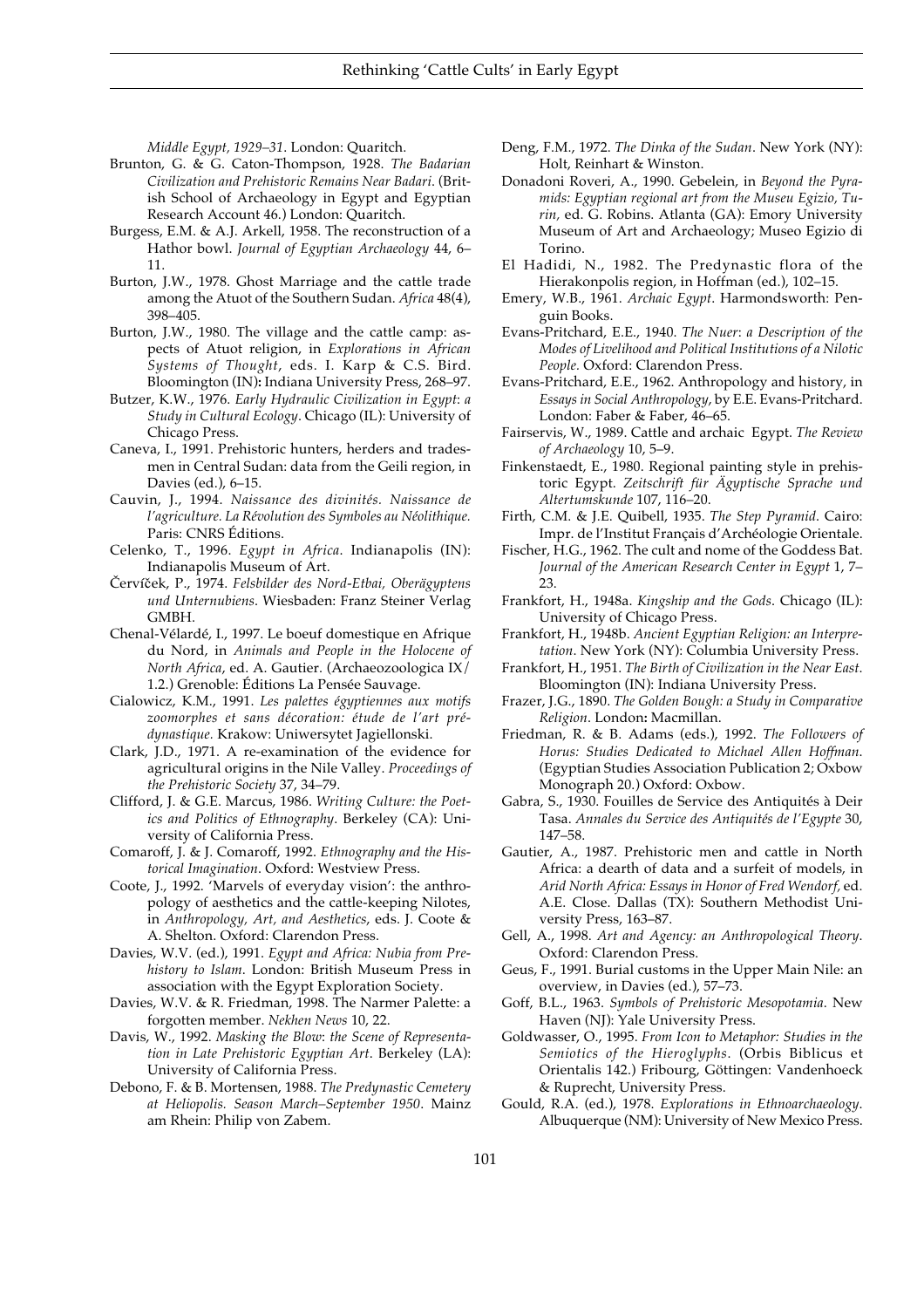- Gould, R.A. (ed.), 1980. *Living Archaeology*. Cambridge: Cambridge University Press.
- Groenewegen Frankfort, H.A., 1951. *Arrest and Movement: an Essay on Space and Time in the Representational Art of the Ancient Near East*. London: Faber & Faber.
- Haaland, R., 1987. *Socio-economic Differentiation in the Neolithic Sudan*. (BAR International Series 350, Cambridge Monographs in African Archaeology 20.) Oxford: BAR.
- Haaland, R., 1992. Fish, pots and grain: early and mid-Holocene adaptations in the Central Sudan. *African Archaeological Review* 10, 43–64.
- Haaland, R., 1993. Aqualithic sites of the Middle Nile. *Azania* 28, 47–86.
- Hahn, E., 1896. *Die Haustiere und ihre Beziehungen zur Wirtschaft des Menschen*. Berlin: Duncker & Humblot.
- Hall, E.S., 1986. *The Pharaoh Smites his Enemies: a Comparative Study*. (Münchner Ägyptologische Studien 44.) Munich: Deutscher Kunstverlag.
- Hassan, F., 1988. The Predynastic of Egypt. *Journal of World Prehistory* 2, 136–85.
- Hassan, F., 1992. The mythogenesis of power in the early Egyptian state, in Friedman & Adams (eds.), 307– 22.
- Hendrickx, S., 1998. Peaux d'animaux comme symboles prédynastiques. À propos de quelques représentations sur le vase *White Cross-lined*. *Chronique d'Égypte* 53, 203–30.
- Hendrickx, S. & B. Midant-Reynes, 1988. Preliminary report on the Predynastic living site Maghara 2 (Upper Egypt). *Orientalia Lovaniensia Periodica* 19, 5–16.
- Herskovits, M.J., 1926. The cattle complex in East Africa. *American Anthropologist* 28, 230–72, 361–88, 494–528, 633–64.
- Hodder, I., 1982. *The Present Past: an Introduction to Anthropology for Archaeologists*. London: Batsford.
- Hodder, I., 1986. *Reading the Past: Current Approaches to Interpretation in Archaeology*. Cambridge: Cambridge University Press.
- Hodder, I., 1990. *The Domestication of Europe*. Oxford: Blackwell.
- Hodder, I. (ed.), 1996. *On the Surface: Çatalhöyük 1993–95*. (McDonald Institute Monograph; British Institute of Archaeology at Ankara Monograph 22.) Cambridge & London: McDonald Institute for Archaeological Research & British Institute of Archaeology at Ankara.
- Hoffman, M., 1972. Occupational features at Kom el-Ahmar: test excavations at locality 14. *Journal of the American Research Center in Egypt* 9, 35–66.
- Hoffman, M. (ed.), 1982. *The Predynastic of Hierakonpolis an Interim Report*. (Egyptian Studies Association 1.) Oxford: Alden Press.
- Hornung, E., 1982 [1971]. *Conceptions of God in Ancient Egypt: the One and the Many* (translated by J. Baines). London: Routledge & Kegan Paul.
- Ingold, T., 1994. From trust to domination: an alternative history of human–animal relations, in Manning & Serpell (eds.), 1–22.
- Iversen, E. & Y. Shibata, 1975. *Canon and Proportions in Egyptian Art*. 2nd edition. Warminster: Aris & Phillips.
- Jones, S., 1974. *Men of Influence in Nuristan: a Study of Social Control and Dispute Settlement in Waigal Valley, Afghanistan*. London: Seminar Press.
- Kaiser, W., 1964. Einige Bemerkungen zur ägyptischen Frühzeit III. Die Reichseinigung. *Zeitschrift für Ägyptische Sprache* 91, 86–125.
- Kantor, H., 1944. The final phase of Predynastic culture. Gerzean or Semainean. *Journal of Near Eastern Studies* 3, 110–36.
- Karageorghis, V., 1991. *The Coroplastic Art of Ancient Cyprus*. Nicosia: A.G. Leventis Foundation.
- Kemp, B.J., 1989. *Ancient Egypt: Anatomy of a Civilization*. London: Routledge.
- Kramer, C. (ed.), 1979. *Ethnoarchaeology: Implications of Ethnography for Archaeology*. New York (NY): Columbia University Press.
- Kramer, C., 1982. *Village Ethnoarchaeology: Rural Iran in Archaeological Perspective*. New York (NY): Academic Press.
- Krzyzaniak, L., 1991. Early farming in the Middle Nile Basin: recent discoveries at Kadero (Central Sudan). *Antiquity* 65, 515–32.
- Landström, B., 1970. *Ships of the Pharaohs: 4000 Years of Egyptian Shipbuilding*. London: Allen & Unwin.
- Layard, J., 1942. *Stone Men of Malekula: Vao*. London: Chatto & Windus.
- Lecointe, Y., 1987. Le site néolithique d'El Ghaba: deux années d'activité (1985–86). *Archéologie du Nil Moyen* 2, 69–87.
- Lienhardt, G., 1961. *Divinity and Experience: the Religion of the Dinka*. Oxford: Clarendon Press.
- Lythgoe, A.M. & D. Dunham, 1965. *The Predynastic Cemetery N7000, Naga-ed-Dêr*, part IV. Berkeley (CA): University of California Press.
- Mair, L., 1985. The cattle complex. Correspondence to *Man* 20(4), 743.
- Majer, J., 1992. The eastern desert and Egyptian prehistory, in Friedman & Adams (eds.), 227–34.
- Mallowan, M.E.L. & J.C. Rose, 1935. Excavations at Tell Arpachiyah, 1933. *Iraq* 2, 1–178.
- Manning, A. & J. Serpell (eds.), 1994. *Animals and Human Society*. London: Routledge.
- Mellaart, J., 1967. *Çatal Hüyük: a Neolithic Town in Eastern Anatolia*. London: Thames & Hudson.
- Mellink, M.J. & J. Filip, 1974. *Frühe Stufen der Kunst*. (Propyläen Kunstgeschichte 13.) Berlin: Propyläen.
- Midant-Reynes, B., 1992. *Préhistoire de l'Egypte: Des Premiers Hommes aux Premiers Pharaons*. Paris: Armand Colin.
- Midant-Reynes, B., N. Buchez, E. Crebézy & T. Janin, 1996. The predynastic site of Adaima: settlement and cemetery, in *Aspects of Early Egypt*, ed. A.J. Spencer. London: British Museum, 93–7.
- Millet, N.B., 1990. The Narmer Macehead and related objects. *Journal of the American Research Center in Egypt* 27, 53–9.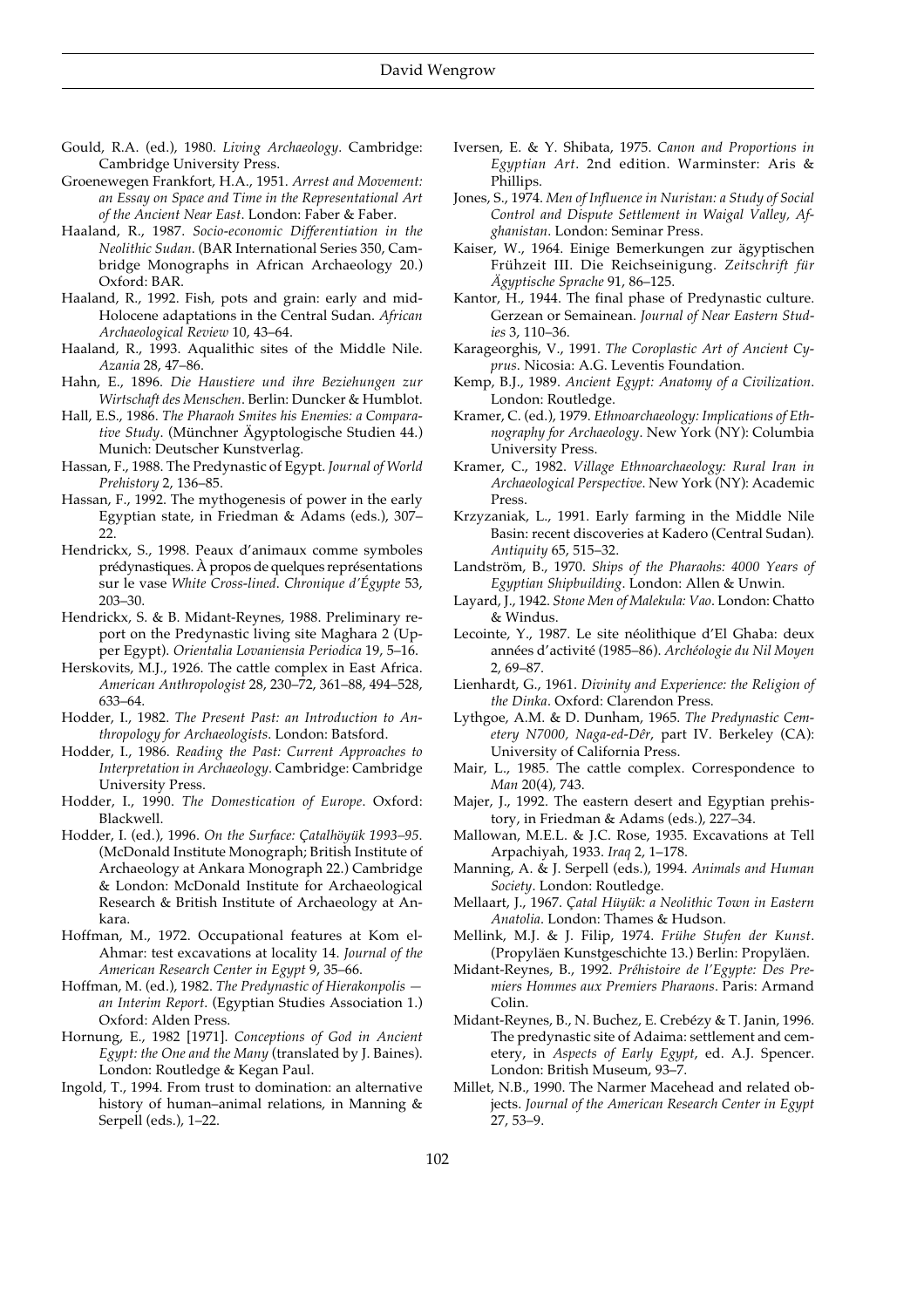- Mond, R. & O.H. Myers, 1937. *Cemeteries of Armant I* (two volumes). London: Egypt Exploration Society.
- Morgan, L.H., 1877. *Ancient Society: Researches in the Lines of Human Progress from Savagery, through Barbarism to Civilization*. London: Macmillan.
- Morris, D., 1985. *The Art of Ancient Cyprus: with a Check-list of the Author's Collection*. Oxford: Phaidon (in association with Cape.)
- Murray, M.A., 1956. Burial customs and beliefs in the hereafter in Predynastic Egypt. *Journal of Egyptian Archaeology* 42, 86–96.
- Needler, W., 1984. *Predynastic and Archaic Egypt in the Brooklyn Museum*. New York (NY): The Brooklyn Museum.
- Okely, J. & H. Callaway, 1992. *Anthropology and Autobiography*. (ASA Monograph 29.) London: Routledge.
- Paddaya, K., 1973. *Investigations into the Neolithic Culture of the Shorapur Doab, South India*. Leiden (NY): E.J. Brill.
- Payne, J.C., 1993. *Catalogue of the Predynastic Egyptian Collection in the Ashmolean Museum*. Oxford: Clarendon Press.
- Petrie, W.M.F., 1901. *Diospolis Parva: the Cemeteries of Abadiyeh and Hu 1898–9*. London: Egypt Exploration Fund.
- Petrie, W.M.F., 1920. *Prehistoric Egypt*. London: British School of Archaeology in Egypt & Bernard Quaritch.
- Petrie, W.M.F., 1921. *Corpus of Prehistoric Pottery and Palettes.* London: British School of Archaeology in Egypt; Constable; Bernard Quaritch.
- Petrie, W.M.F., 1953. *Ceremonial Slate Palettes and Corpus of Predynastic Pottery*. London: Egyptian Research Account.
- Petrie, W.M.F. & J.E. Quibell, 1896. *Naqada and Ballas 1895*. (British School of Archaeology in Egypt and Egyptian Research Account 1.) London: Bernard Quaritch.
- Petrie, W.M.F., G.A. Wainwright & E. Mackay, 1912. *The Labyrinth, Gerzeh, and Mazghuneh*. London: School of Archaeology in Egypt & Bernard Quaritch.
- Quibell, J.E., 1898. Slate palette from Hieraconpolis. *Zeitschrift für Ägyptische Sprache* 36, 81–6.
- Quibell, J.E., 1904–5. *Archaic Objects*. (Catalogue Général des Antiquités Égyptiennes du Musée du Caire.) Cairo: Impr. de l'Institut Français d'Archaéologie Orientale.
- Randall-MacIver, D. & A.C. Mace, 1902. *El Amrah and Abydos 1899–1901*. (Egypt Exploration Fund Memoirs 23.) London: Egypt Exploration Fund.
- Reinold, J., 1987. Les fouilles pré- et proto-historiques de la Section Française de la Direction des Antiquités du Soudan: les campagnes 1984–85 et 1985–86. *Archeologie du Nil Moyen* 2, 17–60.
- Reinold, J., 1991. Néolithique Soudanais: Les Coutumes Funéraires, in Davies (ed.), 16–29.
- Reisner, G.A., 1910. *Archaeological Survey of Nubia: Report for 1907–1908*. Cairo: Ministry of Finance, Survey Department.
- Resch, W.F.E., 1967. *Die Felsbilder Nubiens*. Graz: Akademische Druck- und Verlagsanstalt.

Rice, M., 1998. *The Power of the Bull.* London: Routledge.

- Robertson Smith, W., 1889. *Lectures on the Religion of the Semites*. Edinburgh: Black.
- Robins, G., 1994. *Proportion and Style in Ancient Egyptian Art*. London: Thames & Hudson.
- Scamuzzi, E., 1965. *Egyptian Art in the Egyptian Museum of Turin*. New York (NY): Harry N. Abrams Inc.
- Scharff, A., 1926. *Die archäologischen Ergebnisse des vorgeschichtlichen Gräberfeldes von Abusir el-Meleq*. Leipzig: Hinrichs.
- Scharff, A., 1929. Die Altertümer der Vor- und Frühzeit. *Staatliche Museen zu Berlin, Mitteilungen aus der Ägyptischen Sammlung* V. Berlin: Karl Curtis.
- Schmidt, P.W., 1940. *Der Ursprung der Gottesidee VII: die Afrikanischen Hirtenvölker—Hamiten und Hamitoiden*. Münster: Aschendorff.
- Schwabe, C., 1994. Animals in the ancient world, in Manning & Serpell (eds.), 36–58.
- Seligman, C.G., 1914. *Some Aspects of the Hamitic Problem in the Anglo-Egyptian Sudan*. London: Royal Anthropological Institute of Great Britain and Ireland.
- Seligman, C.G., 1932. *Pagan Tribes of the Nilotic Sudan*. London: Routledge.
- Seligman, C.G., 1934. *Egypt and Negro Africa: a Study in Divine Kingship*. London: Routledge.
- Sethe, K., 1930. *Urgeschichte und älteste Religion der Ägypter*. (Abhandlung für die Kunde des Morgenlandes 18(4).) Leipzig: Deutsche morgenländische Gesellschaft.
- Sherratt, A., 1997. Troy, Maikop, Altyn Depe: Early Bronze Age urbanism and its periphery, in *Economy and Society in Prehistoric Europe: Changing Perspectives*, ed. A. Sherratt. Edinburgh: Edinburgh University Press.
- Smith, H.S., 1991. The development of the 'A-Group' culture in Northern Lower Nubia, in Davies (ed.), 92– 111.
- Smith, H.S., 1992. The making of Egypt: a review of the influence of Susa and Sumer on Upper Egypt and Lower Nubia in the 4th millennium BC, in Friedman & Adams, 235–46.
- Strathern, A., 1971. *The Rope of Moka: Big Men and Ceremonial Exchange in Mount Hagen, New Guinea*. Cambridge: Cambridge University Press.
- Tapper, R., 1979. *Pasture and Politics: Economics, Conflict, and Ritual among Shahsevan Nomads of Northwestern Iran*. London: Academic Press.
- Todd, I.A., 1978. *Çatal Hüyük in Perspective*. Menlo Park: Cummings.
- Trigger, B., 1983. The rise of Egyptian Civilization, in *Ancient Egypt: a Social History,* by B.G. Trigger *et al*. Cambridge: Cambridge University Press, 1–70.
- Ucko, P.J., 1969. Ethnography and archaeological interpretation of funerary remains. *World Archaeology* 1(2), 262–80.
- Ucko, P.J. & H.W.M. Hodges, 1963. Some Predynastic Egyptian figurines: problems of authenticity. *Journal of the Warburg and Courtauld Institutes* 26, 205–22.
- von Oppenheim, M.F., 1943. *Tell Halaf. Erster Band: die prähistorischen Funde*. Berlin: Walter de Gruyter.